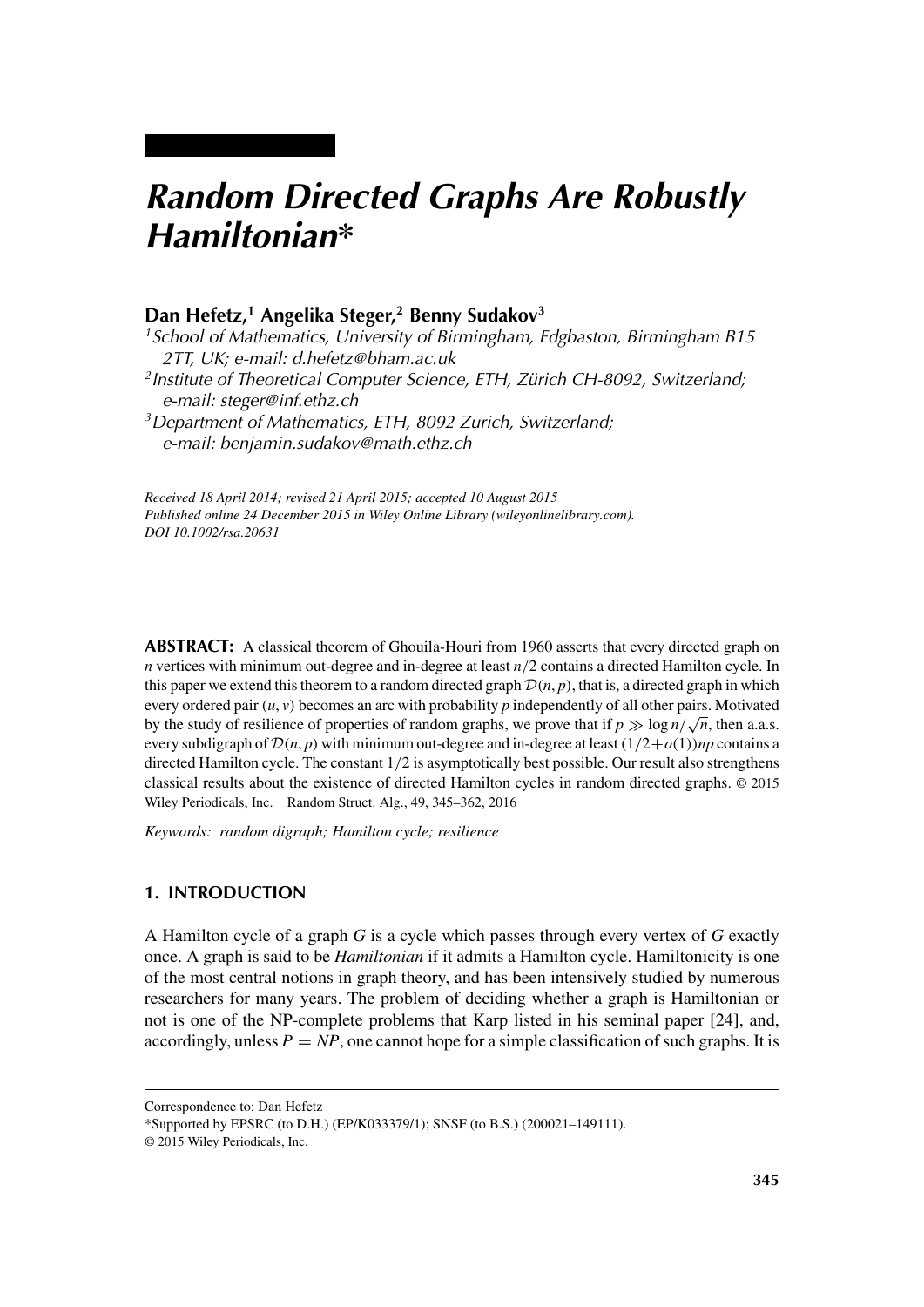thus important to find general, applicable sufficient conditions for graphs to be Hamiltonian and in the last 60 years many interesting results were obtained in this direction. One of the first results of this type is the celebrated theorem of Dirac [8], asserting that every graph on  $n \geq 3$  vertices with minimum degree at least  $n/2$  (such graphs are called Dirac graphs) is Hamiltonian.

Dirac's Theorem provides a natural and easy to check sufficient condition for the Hamiltonicity of graphs with very high minimum degree. On the other hand, there are of course Hamiltonian graphs with minimum degree 2. Therefore, while Dirac's Theorem is sharp in general, one would like to have sufficient conditions for the Hamiltonicity of sparser graphs. When looking for such sufficient conditions, it is natural to consider random graphs with an appropriate edge probability. Erdős and Rényi [9] raised the question of what the threshold probability of Hamiltonicity in random graphs is. After a series of efforts by various researchers, including Korshunov [28] and Pósa [34], the problem was finally solved by Komlós and Szemerédi [27] and independently by Bollobás [5], who proved that if  $p \geq (\log n + \log \log n + \omega(1))/n$ , where  $\omega(1)$  tends to infinity with *n* arbitrarily slowly, then  $G(n, p)$  is asymptotically almost surely (or a.a.s. for brevity) Hamiltonian. Note that this is best possible since for  $p \leq (\log n + \log \log n - \omega(1))/n$  a.a.s. there are vertices of degree at most one in  $G(n, p)$  (see, e.g. [4]). An even stronger result was obtained by Bollobás [5]. He proved that for the random graph process, the hitting time for Hamiltonicity is exactly the same as the hitting time for having minimum degree 2, that is, a.a.s. the very edge which increases the minimum degree to 2 also makes the graph Hamiltonian.

In recent years there has been a lot of interest in proving that certain families of graphs, like Dirac graphs or random graphs, are Hamiltonian in some robust sense. Results in this direction include showing that such graphs admit not only one Hamilton cycle but many (see, e.g. [6, 7, 18, 22]), that they admit many pairwise edge-disjoint Hamilton cycles (see, e.g. [11,14,25,30,31]), that a player can claim all edges of a Hamilton cycle of these graphs, even when facing an optimal adversary (see, e.g. [1, 10, 20, 29, 35]), and many more.

The measure of how robust a graph is with respect to Hamiltonicity that we use in this paper is via the notion of *local resilience*, which was introduced by Vu and the third author in [36]. Let G be a simple graph and let  $P$  be a monotone increasing graph property. The *local resilience* of *G* with respect to  $P$ , denoted by  $r<sub>\ell</sub>(G, P)$ , is the smallest non-negative integer  $r$  such that one can obtain a graph which does not satisfy  $\mathcal P$  by deleting at most  $r$ edges at every vertex of *G*. Namely,

 $r_{\ell}(G, \mathcal{P}) = \min\{r : \exists H \subseteq G \text{ such that } \Delta(H) = r \text{ and } G \setminus H \notin \mathcal{P}\}.$ 

Let  $H$  denote the graph property of being Hamiltonian. Using the notion of local resilience, one can restate the aforementioned result of Dirac [8] as  $r_\ell(K_n, \mathcal{H}) = \lfloor n/2 \rfloor$  $(1/2 + o(1))n$ . Following a series of results (see [2, 3, 15, 36]), it was proved by Lee and Sudakov [32] that a.a.s.  $r_{\ell}(G(n, p), \mathcal{H}) = (1/2 + o(1))$ *np* for every  $p \gg \log n/n$ . This is a far reaching generalization of Dirac's Theorem, since the complete graph on *n* vertices is also a random graph  $G(n, p)$  with  $p = 1$ .

In this paper we aim to prove analogous results for directed graphs (or digraphs for brevity). Similarly to the case of undirected graphs, we define the local resilience of a digraph *D* with respect to a monotone increasing digraph property  $P$  to be the smallest nonnegative integer  $r$  such that one can obtain a digraph which does not satisfy  $P$  by deleting at most *r* out-going arcs and at most *r* in-going arcs at every vertex of *D*. Namely,

$$
r_{\ell}(D,\mathcal{P}) = \min\{r : \exists H \subseteq D \text{ such that } \Delta^+(H) \le r, \Delta^-(H) \le r \text{ and } D \setminus H \notin \mathcal{P}\}.
$$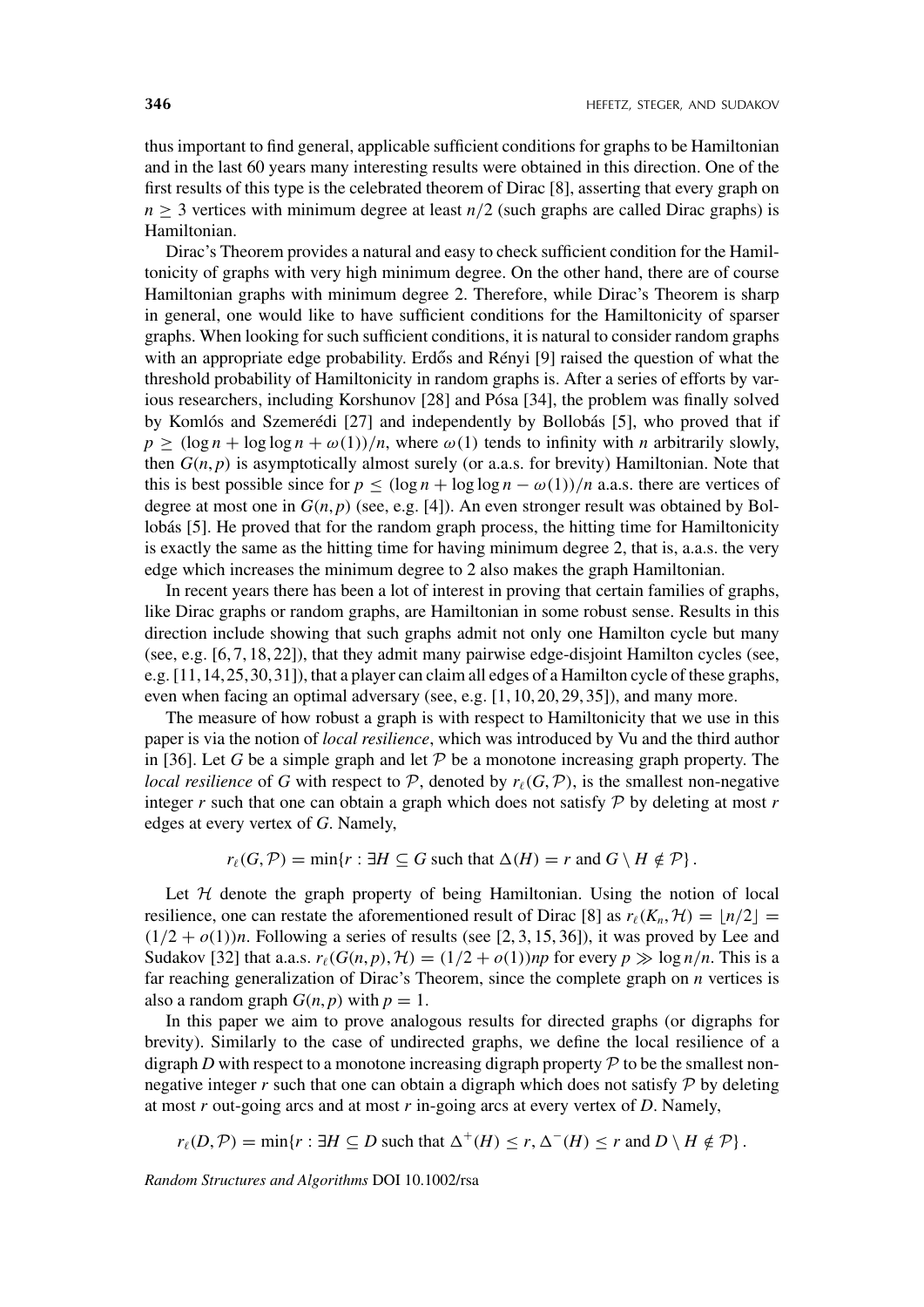For a positive integer *n* and  $0 \leq p = p(n) \leq 1$ , let  $\mathcal{D}(n, p)$  denote the probability space of random labeled *directed* graphs with vertex set  $[n] := \{1, 2, \ldots, n\}$ . That is, for every ordered pair  $(u, v)$  with  $1 \le u \ne v \le n$  we flip a coin, all coin flips being mutually independent. With probability  $p$  we include the arc  $(u, v)$  in our digraph and with probability  $1 - p$  we do not. By abuse of notation we sometimes use  $\mathcal{D}(n, p)$  to denote a single element of the space  $\mathcal{D}(n, p)$ . We also use H to denote the *digraph* property of being Hamiltonian, that is, a digraph *D* satisfies  $D \in \mathcal{H}$  if and only if *D* admits a directed Hamilton cycle.

Similarly to the aforementioned results of Komlós and Szemerédi and of Bollobás regarding the Hamiltonicity of random undirected graphs, results of McDiarmid [33] and Frieze [13] imply that a.a.s.  $\mathcal{D}(n, p)$  is Hamiltonian for every  $p \geq (1 + o(1)) \log n/n$  but admits no Hamilton cycles when  $p \leq (1 - o(1)) \log n/n$ . Moreover, a classical analog of Dirac's Theorem for directed graphs was proved in 1960 by Ghouila-Houri [19]. It asserts that every directed graph on *n* vertices with minimum out-degree and in-degree at least *n*/2 contains a directed Hamilton cycle. Stating this result in terms of local resilience we have that  $r_{\ell}(\mathcal{D}(n, 1), \mathcal{H}) = \lfloor n/2 \rfloor$ . Hence it is natural to ask whether one can generalize the theorem of Ghouila-Houri to sparse random directed graphs, similarly to the generalization of Dirac's Theorem proved by Lee and Sudakov in [32]. In this paper we obtain such a result for every *p* which is not too small.

**Theorem 1.1.** *For every fixed*  $\alpha > 0$ , *if the arc probability of the random digraph*  $D(n, p)$ *satisfies*  $\log n/\sqrt{n} \ll p = p(n) \leq 1$ , then a.a.s.

$$
(1/2 - \alpha)np \le r_{\ell}(\mathcal{D}(n, p), \mathcal{H}) \le (1/2 + \alpha)np.
$$

Our proof of the upper bound in Theorem 1.1 is very simple. On the other hand, our proof of the lower bound in Theorem 1.1 is quite involved and very technical. Therefore, following the suggestion of a referee, for the sake of clarity we will only prove it for constant *p*. The interested reader can find the complete proof in [21]. Moreover, in Section 5 we will briefly indicate the main changes which are needed in order to adapt our proof to the case  $p = o(1)$ .

# **1.1. Notation and Preliminaries**

For the sake of simplicity and clarity of presentation, we do not make a particular effort to optimize some of the constants obtained in our proofs. We also omit floor and ceiling signs whenever these are not crucial. Most of our results are asymptotic in nature and whenever necessary we assume that *n* is sufficiently large. Throughout the paper, log stands for the natural logarithm, unless explicitly stated otherwise. We say that a graph property  $P$  holds *asymptotically almost surely*, or a.a.s. for brevity, if the probability of satisfying  $P$  tends to 1 as the number of vertices *n* tends to infinity. Our graph-theoretic notation is standard and follows that of [38]. In particular, we use the following.

For a directed graph (or *digraph* for brevity) *D*, let *V(D)* and *E(D)* denote its sets of vertices and arcs respectively, and let  $v(D) = |V(D)|$  and  $e(D) = |E(D)|$ . For disjoint sets  $A, B \subseteq V(D)$ , let  $E_D(A, B)$  denote the set of arcs of *D* which are oriented from some vertex of A towards some vertex of B, and let  $e_D(A, B) = |E_D(A, B)|$ . Let  $d_D(A, B) = \frac{e_D(A, B)}{|A||B|}$ denote the *directed density* of the ordered pair  $(A, B)$  in *D*. For a vertex  $u \in V(D)$  and a set  $Y \subseteq V(D)$  let  $N_D^+(u, Y) = \{y \in Y : (u, y) \in E(D)\}\$ denote the set of *out-neighbors* of u in Y, and let  $\deg_D^+(u, Y) = |N_D^+(u, Y)|$ . Similarly, let  $N_D^-(u, Y) = \{y \in Y : (y, u) \in E(D)\}\$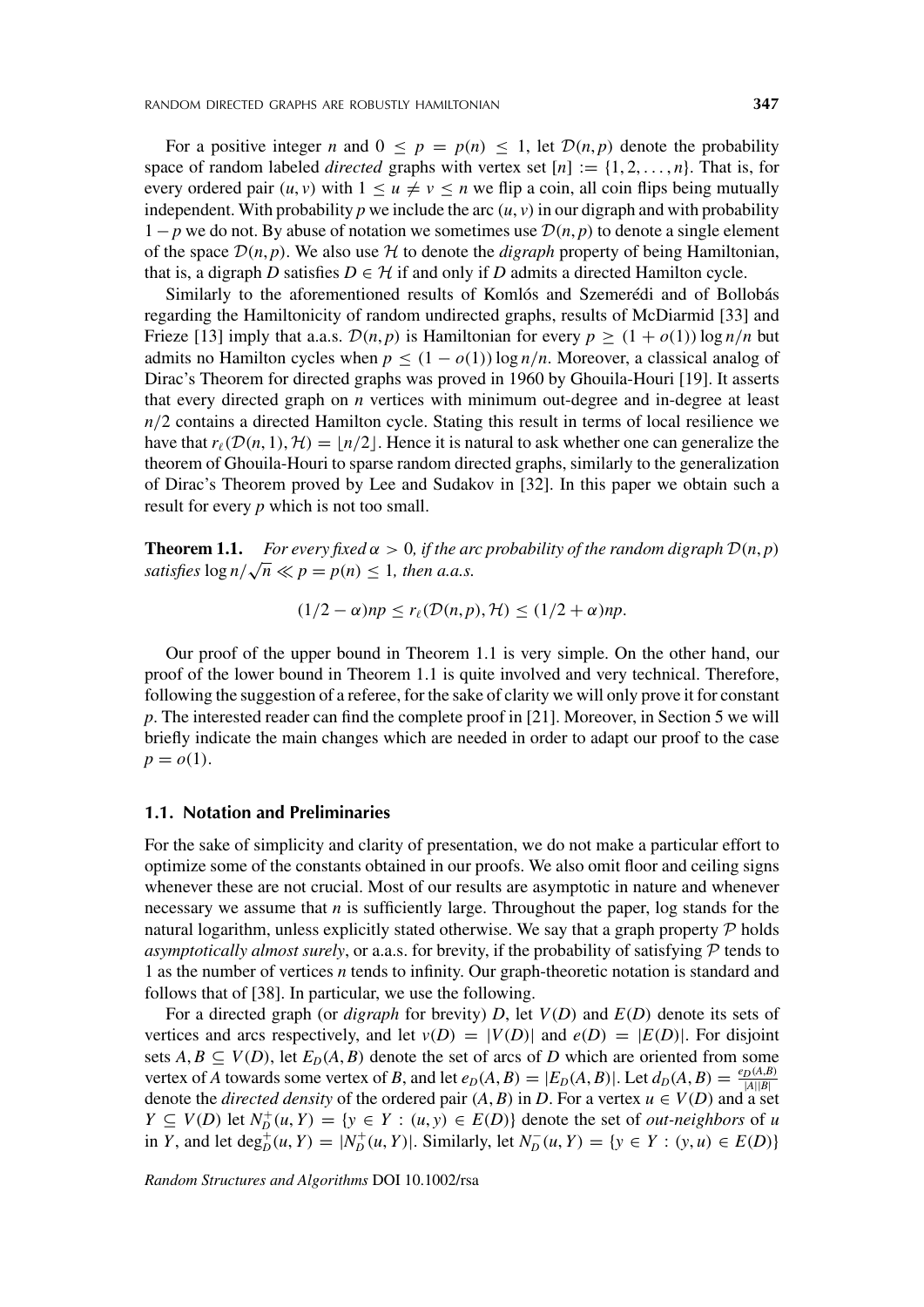denote the set of *in-neighbors* of *u* in *Y*, and let deg<sub>D</sub><sup> $((*u*, *Y*) = |*N*<sub>D</sub><sup>−</sup>(*u*, *Y*)|$ . We abbreviate</sup>  $deg_D^+(u, V(D))$  to  $deg_D^+(u)$  and  $deg_D^-(u, V(D))$  to  $deg_D^-(u)$ . Moreover,  $deg_D^+(u)$  is referred to as the out-degree of *u* and  $\deg_D^{-}(u)$  is referred to as the in-degree of *u*. Let  $\delta^+(D)$  =  $\min_{u \in V(D)} \deg_D^+(u)$  and  $\delta^-(D) = \min_{u \in V(D)} \deg_D^-(u)$  denote the minimum out-degree of D and the minimum in-degree of *D*, respectively. Similarly, let  $\Delta^+(D) = \max_{u \in V(D)} \text{deg}_D^+(u)$ and  $\Delta^{-}(D) = \max_{u \in V(D)} \text{deg}_D^{-}(u)$  denote the maximum out-degree of *D* and the maximum in-degree of *D*, respectively. Sometimes, if there is no risk of confusion, we discard the subscript *D* in the above notation.

Throughout the paper we will make use of the following well-known bounds on the lower and upper tails of the binomial distribution due to Chernoff (see e.g. [23]).

**Theorem 1.2 (Chernoff bounds).** *Let*  $X \sim Bin(n, p)$  *and let*  $0 \le \varepsilon \le 1$ *. Then* 

*i.* 
$$
Pr(X \le (1 - \varepsilon)np) \le \exp\left\{-\frac{\varepsilon^2 np}{2}\right\}
$$
.  
\n*ii.*  $Pr(X \ge (1 + \varepsilon)np) \le \exp\left\{-\frac{\varepsilon^2 np}{3}\right\}$ .  
\n*iii.*  $Pr(|X - np| \ge \varepsilon np) \le 2 \exp\left\{-\frac{\varepsilon^2 np}{3}\right\}$ 

The rest of this paper is organized as follows. In Section 2 we briefly outline some of the main ideas of our proof of Theorem 1.1. In Section 3 we discuss some tools that will be used in the proof of Theorem 1.1, most notably, the diregularity Lemma. In Section 4 we prove Theorem 1.1 for constant *p*. In Section 5 we discuss some of the changes we need to make in the proof of Theorem 1.1 in case  $p = o(1)$ . Finally, in Section 6 we present some open problems.

*.*

# **2. A SHORT OUTLINE OF THE PROOF OF OUR MAIN RESULT FOR CONSTANT** *p*

Since our proof of the lower bound in Theorem 1.1 is quite involved (even in the special case of constant *p*), we first sketch very briefly some of its main ideas. Some of the concepts and tools we use, will only be stated precisely and proved in the following sections.

Let  $D \in \mathcal{D}(n, p)$  and let  $D' = (V, E)$  be a digraph obtained from *D* by deleting at each vertex  $u \in V(D)$  at most  $(1/2 - \alpha) \text{deg}_D^+(u)$  out-going arcs and at most  $(1/2 - \alpha) \text{deg}_D^-(u)$ in-going arcs. Note that both the out-degree and the in-degree in *D* of every vertex  $u \in V$  is a.a.s. roughly  $np$  and therefore both the out-degree and the in-degree in  $D'$  of every vertex *u* ∈ *V* is a.a.s. at least  $(1/2 + α - o(1))$ *np*.

Let  $\varepsilon > 0$  and  $\beta$  be real numbers satisfying  $\varepsilon \ll \beta \ll \alpha$ . Apply the Directed Regularity Lemma (see Section 3 for more details) to  $D' = (V, E)$  with appropriate parameters. Let  $\{V_0, V_1, \ldots, V_k\}$  be the corresponding *ε*-regular partition. For some appropriately chosen  $d > 0$  let  $R = R(D', d)$  be the corresponding regularity digraph; that is, the directed graph with vertex set  $\{v_1, v_2, \ldots, v_k\}$  such that for every  $1 \le i \ne j \le k$ ,  $(v_i, v_j)$  is an arc of *R* if and only if  $(V_i, V_j)$  is  $\varepsilon$ -regular with directed density at least *d*.

We claim that *R* contains a subgraph *R'* on at least  $(1 - \beta)k$  vertices and with minimum out-degree and in-degree at least |*R* |*/*2. Indeed, suppose not. Then by recursively deleting vertices whose out-degree or in-degree is strictly smaller than half the number of vertices, we would delete at least *βk* vertices. By symmetry we may assume that half of them have too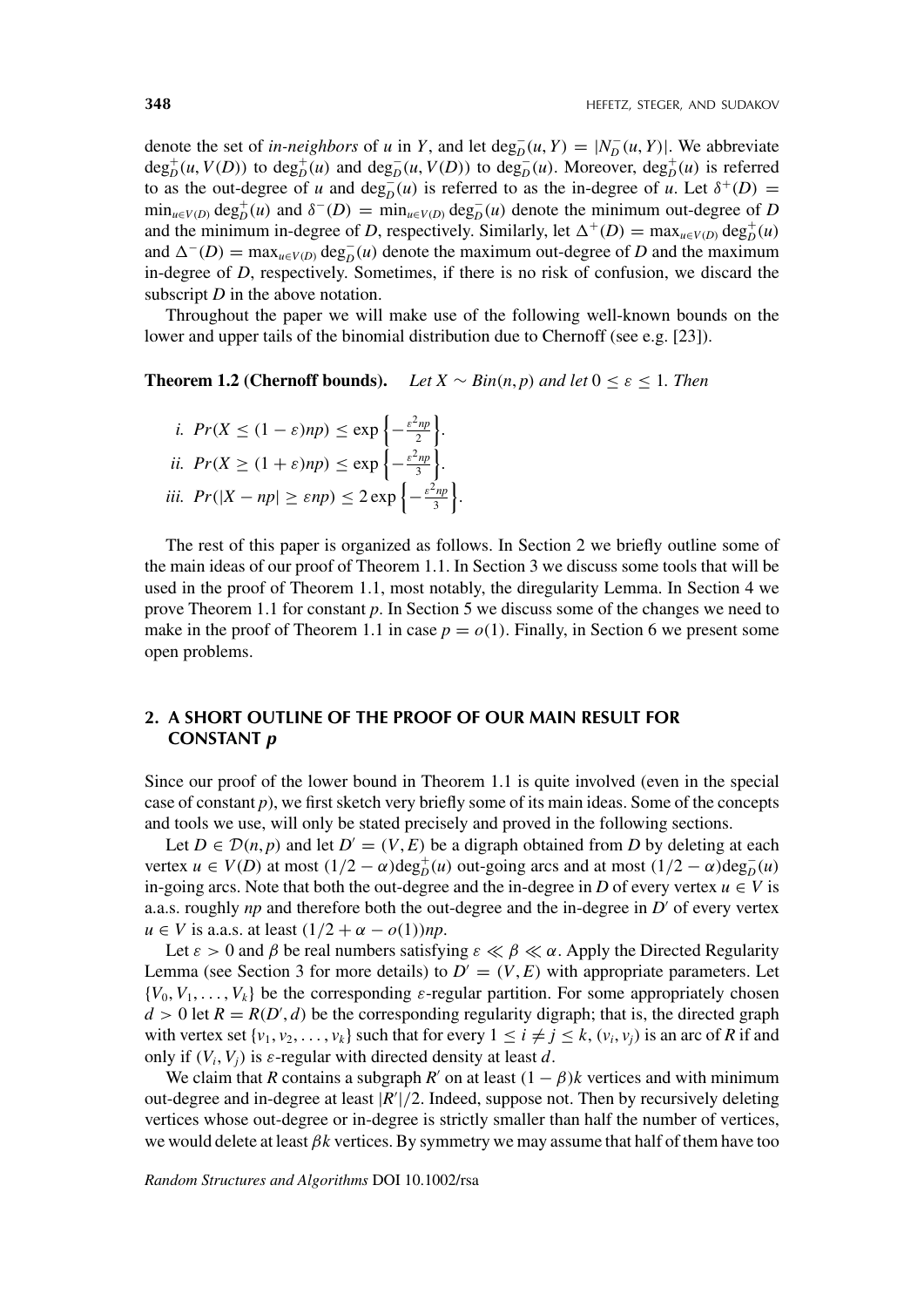small an in-degree. Since  $\beta \gg \varepsilon$  by assumption, it follows that the majority of these missing arcs correspond to *ε*-regular pairs and thus have to have density less than *d*. Since  $\beta \ll \alpha$  by assumption, one can check that it follows that in order to obtain *D'* from *D* we have deleted strictly more than  $(1/2 - \alpha) \text{deg}_D^-(u)$  in-going arcs at some vertex  $u \in V(D)$ , contrary to our assumption. By Ghouila-Houri's Theorem [19] (see Theorem 4.1) the subgraph *R'* is Hamiltonian. Equivalently, there exists an almost spanning cycle  $C_R$ :  $v_1, v_2, \ldots, v_r, v_1$  of *R*. This corresponds to a directed "cycle"  $C: V_1, V_2, \ldots, V_r, V_1$  of  $D'$ . Note that, by the definition of *R*, the pair  $(V_i, V_{(i \mod r)+1})$  is  $\varepsilon$ -regular with positive directed density for every  $1 < i < r$ .

In order to build a directed Hamilton cycle of *D* , we will first build an almost spanning cycle *C*<sup>1</sup> and then use it to absorb all the remaining vertices. In order to add some vertex *u* to  $C_1$  we will find an arc  $(x, y) \in E(C_1)$  such that  $(x, u) \in E(D')$  and  $(u, y) \in E(D')$  and will then remove  $(x, y)$  from  $C_1$  and add to it  $(x, u)$  and  $(u, y)$ . In order for this to work, when building  $C_1$  we will have to ensure that there exists a pairing (in the sense suggested above) of all vertices of  $V \setminus V(C_1)$  with certain arcs of  $C_1$ ; we refer to this as our *main task*. From now on we focus on building *C*1.

We build  $C_1$  such that it includes almost all vertices of  $V_i$  for every  $1 \le i \le r$ , as well as a few other problematic vertices. We do so by building a long path and then closing it to a cycle. We add vertices to the path one by one. Except when dealing with problematic vertices, this is done in the order indicated by *C*, that is, if the last vertex added to the path is  $x \in V_s$ , then the next vertex added to the path will be an out-neighbor of x in  $V_{(s \mod r)+1}$ . Except when dealing with problematic vertices, we choose only *nice* vertices, that is, vertices that have roughly the right number of out-neighbors in the next set along *C*. Thinking ahead to the moment at which we will want to close the directed path we are building into a directed cycle, we start building  $C_1$  at a vertex  $v_0 \in V_1$  which is nice and has many in-neighbors in *Vr*. We refrain from touching some predetermined subset of those in-neighbors until we attempt to close the directed path we built into a directed cycle.

In the digraph *D* a *typical* vertex *u* has roughly  $|V_i|p$  in-neighbors and roughly  $|V_i|p$ out-neighbors in  $V_i$  for every  $1 \le i \le r$ . A simple calculation shows that a.a.s. there is only a very small number of atypical vertices. Our first task is to build a directed path which includes all of these atypical vertices. Let *u* be an arbitrary atypical vertex which we wish to add to the path we have built thus far. It follows by the aforementioned lower bounds on the minimum in-degree and the minimum out-degree of  $D'$  that there must exist indices  $1 \leq j_1, j_2 \leq r$  such that *u* has many in-neighbors in  $V_{j_1}$  and many out-neighbors in  $V_{j_2}$ . We walk along *C* (always choosing nice vertices as described above) until we reach  $V_{j_1}$ . Using regularity we can ensure that we enter  $V_{j_1}$  in an in-neighbor of *u*. We can thus add *u* to the path and proceed to a nice vertex of  $V_j$ . Once all atypical vertices are included in the path we focus on our main task.

We continue moving along *C* as before except that, at every step, the new vertex we add to the path is chosen uniformly at random from all nice vertices. Using this randomness we wish to show that for every vertex *u* which will not be included in  $C_1$ , there will be many times in which we claim an in-neighbor of *u* followed by an out-neighbor of *u*; each such time is referred to as a *successful trial*. In our analysis we use known bounds on the tail of the binomial distribution. Hence, in order to ensure the independence of trials which is needed for the binomial distribution and in order to bound from below the probability that a single trial is successful, we will only consider arcs of  $C_1$  which are far from each other, as trials for each specific vertex  $u \in V \setminus V(C_1)$ .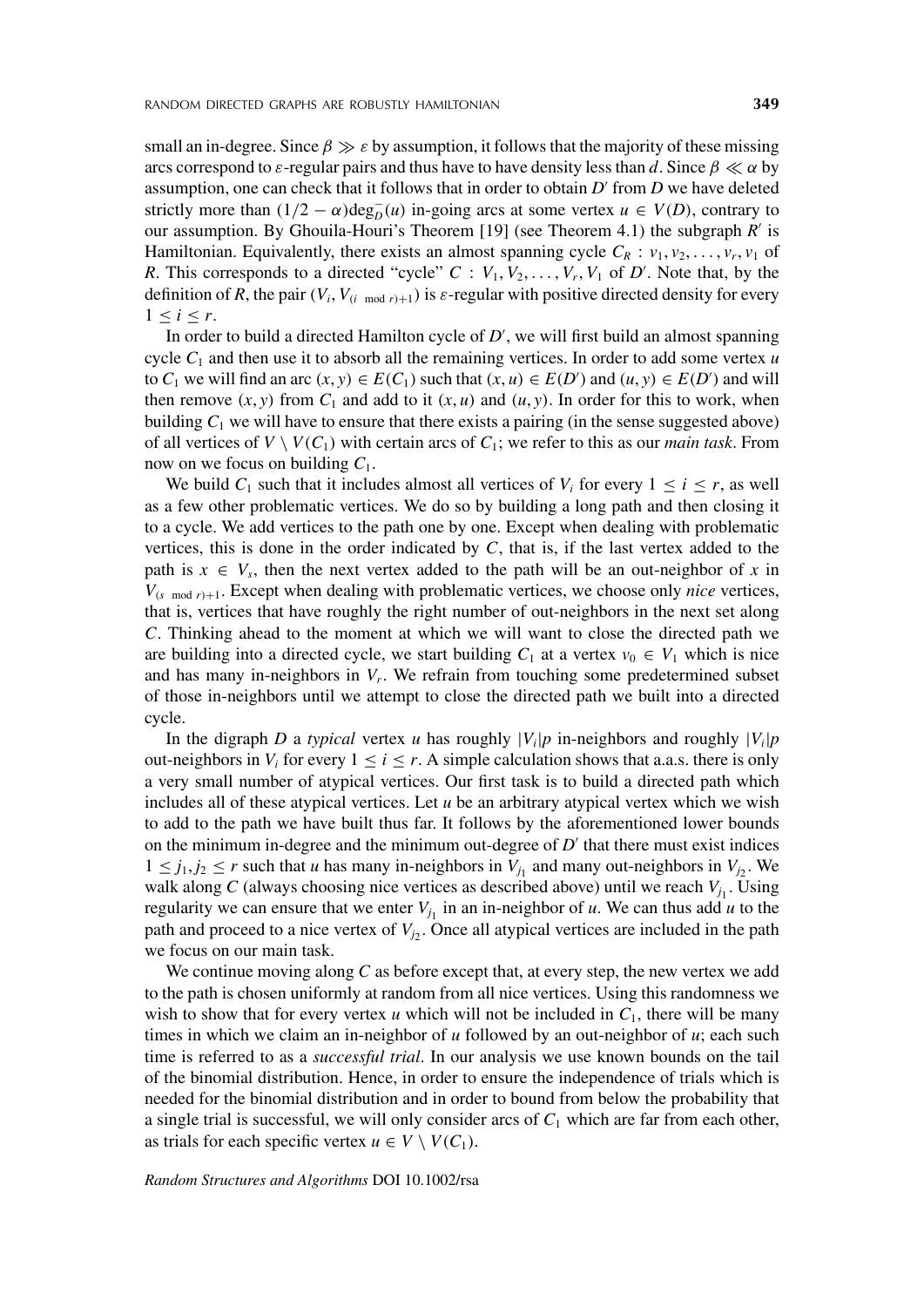Once the path we built is sufficiently long, we close it into a cycle. In order to do so we simply walk along the cycle *C* until we reach *Vr*−2. Using regularity we can now extend the path by two more arcs such that the second arc touches some  $x \in V_r$  which is an in-neighbor of  $v_0$ . Claiming  $(x, v_0)$  completes the cycle  $C_1$ .

Our random procedure for building (the main part of) the directed path (see above) ensures that a.a.s. there will be strictly more than  $|V \setminus V(C_1)|$  successful trials for every vertex  $u \in V \setminus V(C_1)$ . We can therefore greedily add all the vertices of  $V \setminus V(C_1)$  to our directed cycle.

# **3. THE DIREGULARITY LEMMA AND PROPERTIES OF RANDOM DIRECTED GRAPHS**

The Diregularity Lemma is a version of Szemerédi's Regularity Lemma (see [37]) for directed graphs. Before stating the lemma, we introduce the relevant terminology. Let *H* be a directed bipartite graph with bipartition  $V(H) = A \cup B$  and let  $\varepsilon > 0$ . We say that the *ordered* pair  $(A, B)$  is  $\varepsilon$ -regular if  $|d_H(X, Y) - d_H(A, B)| \leq \varepsilon$  holds for every  $X \subseteq A$  and every  $Y \subseteq B$  such that  $|X| \ge \varepsilon |A|$  and  $|Y| \ge \varepsilon |B|$ .

Let  $D = (V, E)$  be a digraph. A partition  $\{V_0, V_1, \ldots, V_k\}$  of *V* in which the, possibly empty, set *V*<sup>0</sup> has been singled out as an exceptional set, is called an *ε*-*regular partition* if it satisfies the following conditions:

*i*.  $|V_0| \leq \varepsilon |V|$ ; *ii*.  $|V_1| = \ldots = |V_k|$ ; *iii*. all but at most  $\epsilon k^2$  of the pairs  $(V_i, V_j)$ , where  $1 \le i \ne j \le k$ , are  $\epsilon$ -regular.

**Remark 3.1.** *It follows from Property (iii) above that, if*  $\{V_0, V_1, \ldots, V_k\}$  *is an*  $\varepsilon$ -regular partition, then there are at most  $\sqrt{\varepsilon}$ *k* indices  $1 \le i \le k$  for which there are at least  $\sqrt{\varepsilon}$ *k indices*  $1 \leq j \neq i \leq k$  *such that*  $(V_i, V_j)$  *is not ε-regular. Similarly, there are at most*  $\sqrt{\varepsilon}k$ *indices*  $1 \leq i \leq k$  *for which there are at least*  $\sqrt{\varepsilon}k$  *indices*  $1 \leq j \neq i \leq k$  *such that*  $(V_i, V_i)$ *is not ε-regular.*

**Lemma 3.2 (Diregularity Lemma).** *For every*  $\varepsilon > 0$  *and every*  $m \ge 1$  *there exists an integer*  $M = M(m, \varepsilon)$ *, such that every digraph of order at least m admits an*  $\varepsilon$ *-regular partition*  $\{V_0, V_1, \ldots, V_k\}$ *, where m*  $\leq k \leq M$ *.* 

Let  $D = (V, E)$  be a directed graph and let  $d > 0$  be a parameter. Given an  $\varepsilon$ -regular partition  $\{V_0, V_1, \ldots, V_k\}$  of *V*, we define the *regularity digraph*  $R = R(D, d)$  to be the directed graph with vertex set  $\{v_1, v_2, \ldots, v_k\}$  such that for every  $1 \le i \ne j \le k$ ,  $(v_i, v_j)$  is an arc of *R* if and only if  $(V_i, V_j)$  is  $\varepsilon$ -regular with directed density at least *d*.

The following simple lemma is an immediate corollary of the definition of *ε*-regularity.

**Lemma 3.3.** *Let*  $(A, B)$  *be an ε-regular pair with directed density d. Let*  $X \subseteq A$  *and*  $Y \subseteq B$  *be sets of size*  $|X| \geq \varepsilon |A|$  *and*  $|Y| \geq \varepsilon |B|$ *. Then the following properties hold* 

- *1.*  $deg^+(x, Y) \leq (1 + \varepsilon)d|Y|$  *for all but at most*  $\varepsilon|A|$  *vertices*  $x \in A$ ;
- *2.*  $deg^+(x, Y) \geq (1 \varepsilon)d|Y|$  *for all but at most*  $\varepsilon|A|$  *vertices*  $x \in A$ ;
- *3.*  $deg^{-}(y, X) \leq (1 + \varepsilon)d|X|$  *for all but at most*  $\varepsilon|B|$  *vertices*  $y \in B$ ;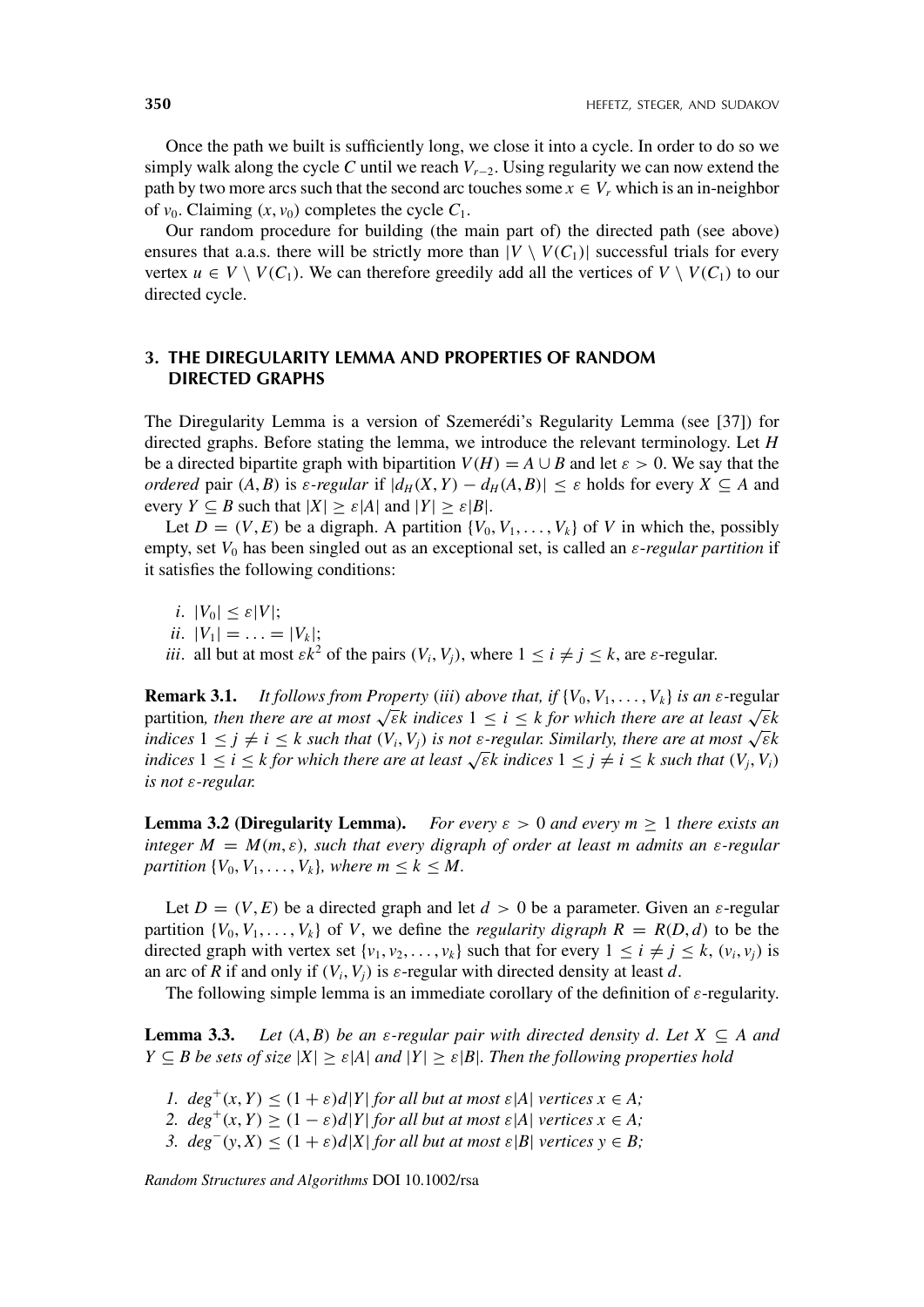RANDOM DIRECTED GRAPHS ARE ROBUSTLY HAMILTONIAN **351**

*4.*  $deg^{-}(y, X) \geq (1 - \varepsilon)d|X|$  *for all but at most*  $\varepsilon|B|$  *vertices*  $y \in B$ .

We omit the straightforward proof.

**Definition 3.4.** *Let*  $D = (V, E)$  *be a digraph and let* A, B and X *be subsets of V such that*  $A \cap B = \emptyset$ . Assume that the pair  $(A, B)$  is  $\varepsilon$ -regular with directed density d. A vertex  $u \in A$ *is said to be* nice with respect to *X* and *B* if  $deg_D^+(u, B \setminus X) \ge (1 - \varepsilon)d|B \setminus X|$ .

The purpose of the set *X* in Definition 3.4 and in the next two lemmas is to make them more flexible. This will be useful in the proof of our main result where we will consider nice vertices with respect to a set *X* which will constantly change.

**Lemma 3.5.** *Let*  $D = (V, E)$  *be a digraph and let* A *and B be disjoint subsets of* V *of size such that the pair (A*, *B) is ε-regular with directed density d. Let X be a subset of V such that*  $|B \setminus X| \geq \varepsilon \ell$ . Let  $w \in V \setminus (A \cup B)$  be a vertex such that  $deg^+_{D}(w, A \setminus X) > \varepsilon \ell$ . Then *there exists a vertex*  $y \in N_D^+(w, A \setminus X)$  *which is nice with respect to X and B.* 

*Proof.* Let  $S = \{y \in A : \text{deg}_D^+(y, B \setminus X) < (1 - \varepsilon)d|B \setminus X|\}.$  Since the pair  $(A, B)$  is  $\varepsilon$ -regular with directed density *d* and since  $|B \setminus X| \ge \varepsilon \ell$ , it follows by Lemma 3.3 that  $|S| \le \varepsilon |A|$ . Since, moreover,  $\deg_D^+(w, A \setminus X) > \varepsilon \ell$ , it follows that  $N_D^+(w, A \setminus X) \setminus S \neq \emptyset$ . This completes the proof of the lemma as, by the definition of *S*, any vertex of  $N_D^+(w, A \setminus X) \setminus S$  is nice with respect to *X* and *B*.

**Lemma 3.6.** Let  $\varepsilon$  *and d be positive real numbers such that*  $d \geq 100\varepsilon$ *. Let*  $\ell$  *be a positive integer and let*  $D = (V, E)$  *be a digraph. Let*  $V_1, V_2, V_3, V_4$  *and*  $V_5$  *be pairwise disjoint subsets of V of size*  $\ell$  *such that, for every*  $1 \leq i \leq 4$ *, the pair*  $(V_i, V_{i+1})$  *is*  $\epsilon$ *-regular with directed density at least d. Let X be a subset of V such that*  $|V_i \setminus X| \ge \ell/2$  *holds for every* 2 ≤ *i* ≤ 5*. Let Y*  $\subseteq$  *V*<sub>3</sub> \ *X* and Z  $\subseteq$  *V*<sub>4</sub> \ *X be sets of size at least dl. Let v*<sub>1</sub>  $\in$  *V*<sub>1</sub> *be a nice vertex with respect to X and V*2*. Assume we choose uniformly and independently at random vertices*  $v_2$ ,  $v_3$  *and*  $v_4$  *such that*  $v_2 \in N_D^+(v_1, V_2 \setminus X)$  *is nice with respect to* X *and*  $V_3, v_3 \in N_D^+(v_2, V_3 \setminus X)$  is nice with respect to X and  $V_4$ , and  $v_4 \in N_D^+(v_3, V_4 \setminus X)$  is nice *with respect to X and V<sub>5</sub>. Then*  $Pr(v_3 \in Y \text{ and } v_4 \in Z) \geq d^5/20$ *.* 

*Proof.* Let  $N_4 = \{z \in \mathbb{Z} : z \text{ is nice with respect to } X \text{ and } V_5\}$ . Since the pair  $(V_4, V_5)$  is *ε*-regular with directed density at least *d* and  $|V_5 \setminus X| \ge \ell/2 \ge \varepsilon \ell$ , it follows by Lemma 3.3 that  $|N_4| \geq |Z| - \varepsilon \ell \geq (d - \varepsilon)\ell$ .

Let  $N_3 = \{y \in Y : y \text{ is nice with respect to } X \text{ and } V_4\}$  and let  $N'_3 = \{x \in N_3 : Y_3 = V_3\}$  $\deg_D^+(x, N_4) \geq (1 - \varepsilon)d|N_4|$ . Since the pair  $(V_3, V_4)$  is  $\varepsilon$ -regular with directed density at least *d* and  $|V_4 \setminus X| \ge \ell/2 \ge \varepsilon \ell$ , it follows by Lemma 3.3 that  $|N_3| \ge |Y| - \varepsilon \ell \ge$  $(d - \varepsilon)\ell$ . Since, moreover, the pair  $(V_3, V_4)$  is  $\varepsilon$ -regular with directed density at least *d* and  $|N_4|$  ≥  $(d - \varepsilon)\ell$  ≥  $\varepsilon\ell$ , it follows by Lemma 3.3 that  $|N'_3|$  ≥  $|N_3| - \varepsilon\ell$  ≥  $(d - 2\varepsilon)\ell$ .

Let  $N_2 = \{y \in N_D^+(v_1, V_2 \setminus X) : y \text{ is nice with respect to } X \text{ and } V_3\}$  and let  $N_2' = \{x \in N_2 : X \in N_1\}$  $\deg_D^+(x, N'_3) \ge (1-\varepsilon)d|N'_3|$ . Since the pair  $(V_1, V_2)$  is  $\varepsilon$ -regular with directed density at least  $d$ ,  $|\tilde{V}_2 \setminus X| \ge \ell/2$  and  $v_1$  is nice with respect to *X* and  $V_2$ , it follows that  $|N_D^+(v_1, V_2 \setminus X)| \ge$  $(1−\varepsilon)d|V_2 \setminus X| \ge d\ell/3$ . Since, moreover, the pair  $(V_2, V_3)$  is  $\varepsilon$ -regular with directed density at least *d* and  $|V_3 \setminus X| \ge \ell/2 \ge \varepsilon \ell$ , it follows by Lemma 3.3 that  $|N_2| \ge |N_D^+(v_1, V_2 \setminus X)|$  –  $\varepsilon \ell \geq d\ell/4$ . Finally, since the pair  $(V_2, V_3)$  is  $\varepsilon$ -regular with directed density at least *d* and  $|N'_3| \ge (d - 2\varepsilon)\ell \ge \varepsilon\ell$ , it follows by Lemma 3.3 that  $|N'_2| \ge |N_2| - \varepsilon\ell \ge d\ell/5$ .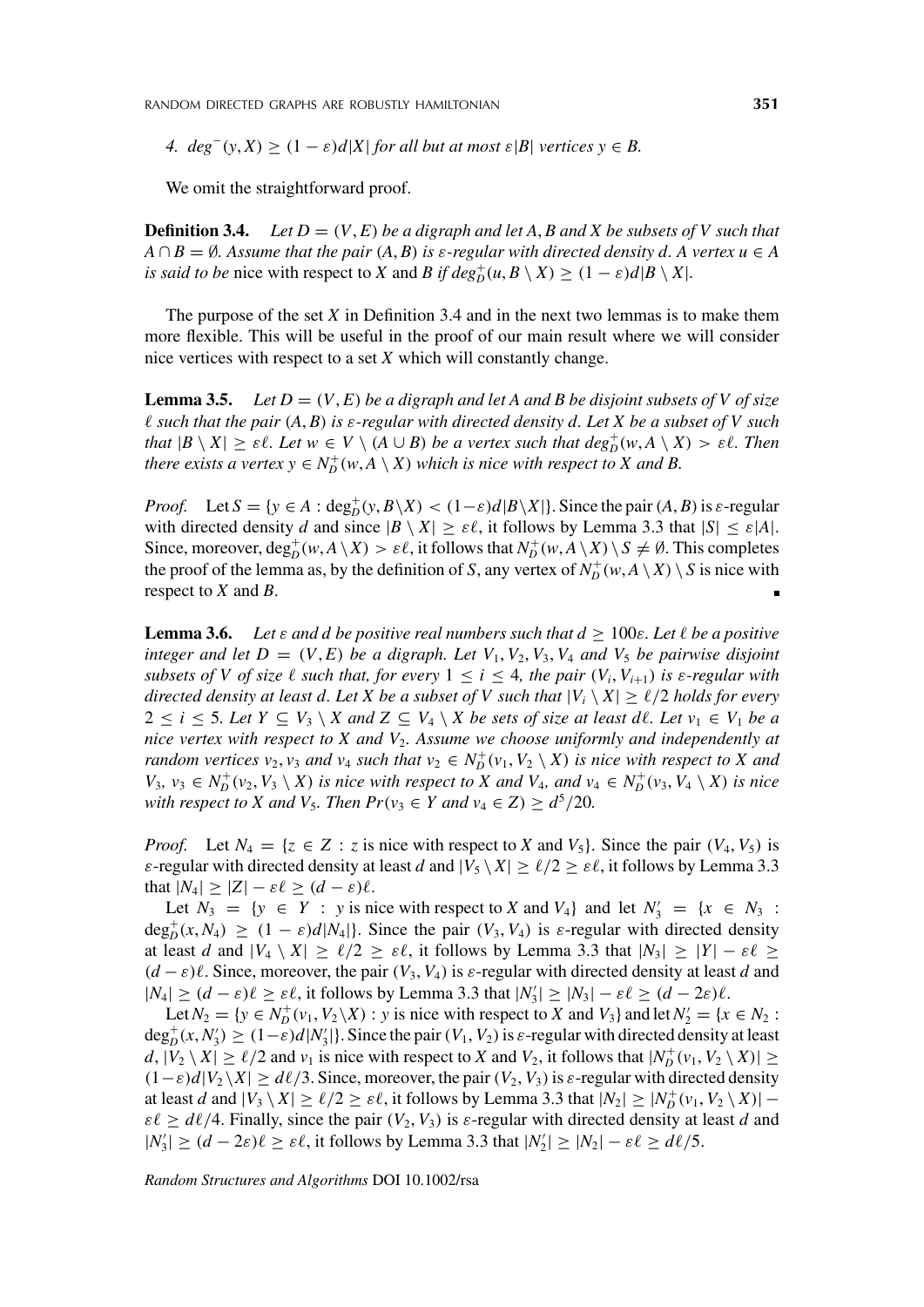Note that

$$
Pr(v_3 \in N'_3) \ge Pr(v_3 \in N'_3 \text{ and } v_2 \in N'_2) = Pr(v_2 \in N'_2) \cdot Pr(v_3 \in N'_3 \mid v_2 \in N'_2)
$$
  
 
$$
\ge \frac{|N'_2|}{|N_2|} \cdot \frac{\deg^+_{D}(v_2, N'_3)}{\deg^+_{D}(v_2, V_3 \setminus X)} \ge \frac{|N'_2|}{|V_2|} \cdot \frac{(1-\varepsilon)d|N'_3|}{|V_3|} \ge \frac{d\ell/5}{\ell} \cdot \frac{d^2\ell/2}{\ell} = d^3/10.
$$

Therefore

$$
Pr(v_3 \in Y \text{ and } v_4 \in Z) \ge Pr(v_3 \in N'_3 \text{ and } v_4 \in N_4) = Pr(v_3 \in N'_3) \cdot Pr(v_4 \in N_4 \mid v_3 \in N'_3)
$$
  
\n
$$
\ge \frac{d^3}{10} \cdot \frac{\deg_p^+(v_3, N_4)}{\deg_p^+(v_3, V_4 \setminus X)} \ge \frac{d^3}{10} \cdot \frac{(1 - \varepsilon)d|N_4|}{|V_4|}
$$
  
\n
$$
\ge \frac{d^3}{10} \cdot \frac{d^2\ell/2}{\ell} = d^5/20
$$

as claimed.

**Lemma 3.7.** Let *n* be a positive integer and let  $\log n/n \ll p = p(n) \leq 1$ . Let  $\varepsilon > 0$ *be arbitrarily small, let*  $c > 0$  *be a constant, and let*  $D = (V, E) \in \mathcal{D}(n, p)$ *. For a set*  $Y \subseteq V$ , let  $B_Y$  denote the set of all vertices  $u \in V \setminus Y$  for which  $|deg_D^+(u, Y) - |Y|p| \geq \varepsilon |Y|p$  $\partial P \left[ \deg_{D}^{-}(u, Y) - |Y|p| \ge \varepsilon |Y|p$ . Let  $b = \max\{|B_{Y}| : Y \subseteq V, |Y| \ge cn\}$ , then a.a.s.  $b \leq p^{-1} \log n$ .

*Proof.* Let  $u \in V$  be any vertex and let  $Y \subseteq V \setminus \{u\}$  be any set of size at least cn. Note that  $deg_D^+(u, Y) \sim Bin(|Y|, p)$  and similarly  $deg_D^-(u, Y) \sim Bin(|Y|, p)$ . Thus  $\mathbb{E}(\deg_D^+(u, Y)) = \mathbb{E}(\deg_D^-(u, Y)) = |Y|p$ . It follows by Theorem 1.2 (iii) that  $Pr\left(|deg^+_{D}(u, Y) - |Y|p| \ge \varepsilon |Y|p\right)$  is bounded from above by  $2 \exp\left\{-\frac{\varepsilon^2}{3} \cdot |Y|p\right\} \le$  $e^{-\varepsilon^2 c' np}$ , where  $c' > 0$  is an appropriate constant, and the same holds for  $Pr$  ( $|deg_{D}^{-}(u, Y) - |Y|p| \ge \varepsilon|Y|p$ ) as well. Hence,

$$
Pr(b \ge p^{-1} \log n) = Pr(\exists Y \subseteq V \text{ of size at least } cn \text{ such that } |B_Y| \ge p^{-1} \log n)
$$
  

$$
\le 2^n \binom{n}{p^{-1} \log n} \left( 2e^{-\varepsilon^2 c' np} \right)^{p^{-1} \log n} = o(1).
$$

#### **4. PROOF OF THE MAIN RESULT**

We start with the upper bound in Theorem 1.1; we will in fact prove the following stronger result. Let  $D \in \mathcal{D}(n, p)$ , where  $p \gg \log n/n$ . Then a.a.s. one can delete at most  $\left(1/2 + 10\sqrt{\frac{\log n}{np}}\right)$  deg<sub>p</sub><sup>+</sup>(*u*) of the out-going arcs and at most  $\left(1/2 + 10\sqrt{\frac{\log n}{np}}\right)$  deg<sub>p</sub><sup>-</sup>(*u*) of the in-going arcs at every vertex  $u \in V(D)$  so that the resulting digraph is non-Hamiltonian; note that  $10\sqrt{\frac{\log n}{np}} = o(1)$  for  $p \gg \log n/n$ .

*Proof of Theorem 1.1 (upper bound).* Let  $V = V_1 \cup V_2$  be an arbitrary partition of [*n*] into two parts of equal size (that is,  $||V_1| - |V_2|| \le 1$ ). Let *D* = ([*n*], *E*) ∈ *D*(*n*, *p*). It follows by Theorem 1.2 (iii) and union bound, that a.a.s. every  $v \in [n]$  satisfies  $|deg_{D}^{+}(v) - np| \le$  $4\sqrt{np \log n}$  and  $|\text{deg}_D^-(v) - np| \le 4\sqrt{np \log n}$ . Let  $u \in V_1$  be an arbitrary vertex, then clearly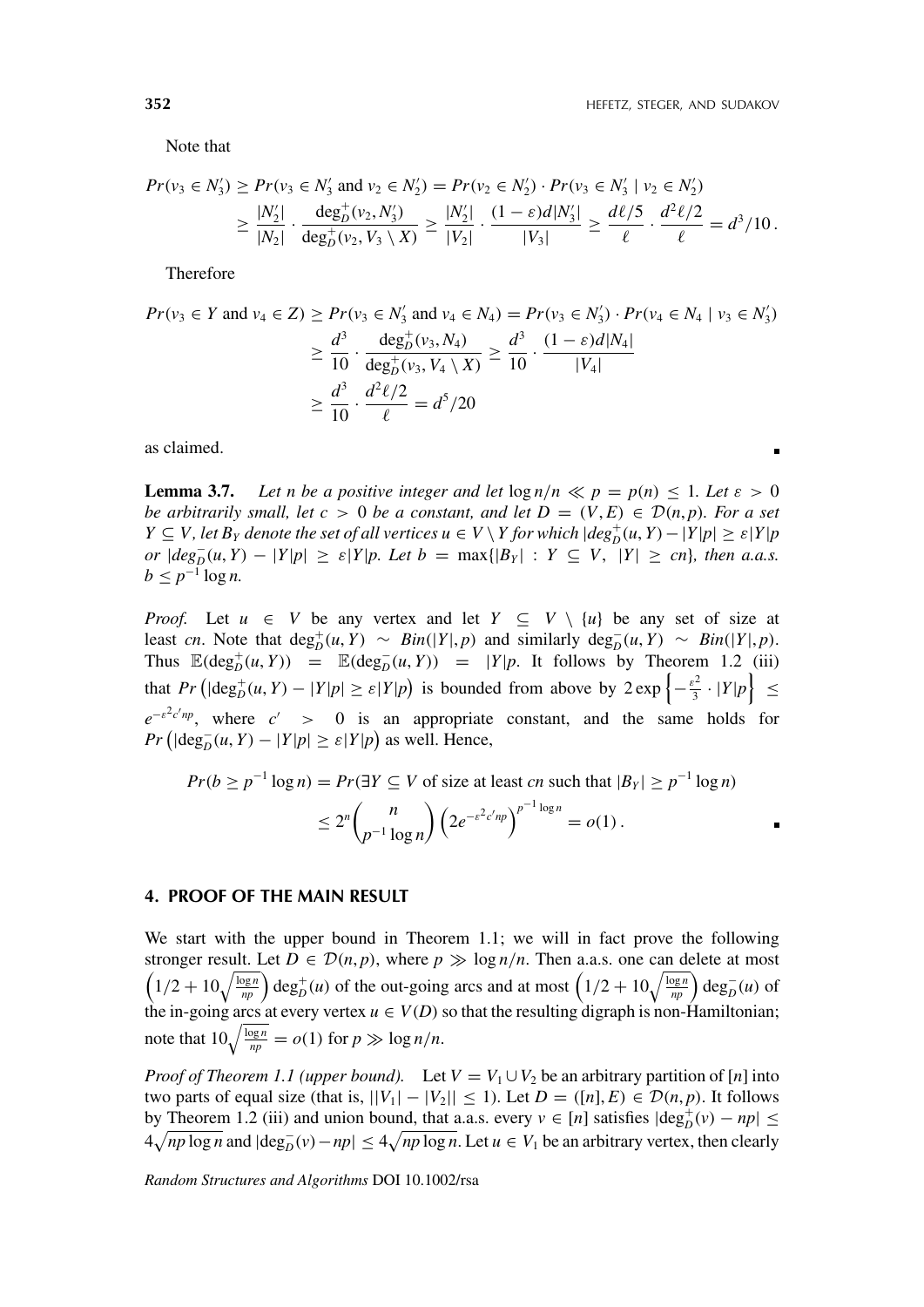$\deg_D^+(u, V_2) \sim Bin(|V_2|, p)$ . In particular,  $(n-1)p/2 \leq \mathbb{E}(\deg_D^+(u, V_2)) \leq (n+1)p/2$ . Since a.a.s.  $\deg_b^+(u) \ge np - 4\sqrt{np \log n}$ , it follows by Theorem 1.2 (ii) that

$$
Pr\left(\deg_D^+(u, V_2) \ge \left(1/2 + 10\sqrt{\frac{\log n}{np}}\right) \deg_D^+(u)\right)
$$
  
\n
$$
\le Pr\left(\deg_D^+(u, V_2) \ge \left(1 + 20\sqrt{\frac{\log n}{np}}\right)(np/2 - 2\sqrt{np\log n})\right)
$$
  
\n
$$
\le Pr\left(\deg_D^+(u, V_2) \ge \left(1 + 15\sqrt{\frac{\log n}{np}}\right) \mathbb{E}(\deg^+(u, V_2))\right)
$$
  
\n
$$
\le e^{-\frac{225\log n}{3np} \cdot \frac{(n-1)p}{2}} = o(1/n).
$$

Taking the union bound over all vertices of  $V_1$ , we conclude that a.a.s. for every  $u \in V_1$  we have  $\deg_D^+(u, V_2) \leq \left(1/2 + 10\sqrt{\frac{\log n}{np}}\right) \deg_D^+(u)$ . An analogous argument shows that a.a.s.  $\deg_D^{-}(w, V_1)$  ≤  $\left(1/2 + 10\sqrt{\frac{\log n}{np}}\right)$  deg<sub>*D*</sub>(*w*) for every *w* ∈ *V*<sub>2</sub>. Our claim now follows since one can obtain a non-Hamiltonian digraph by deleting all arcs of *D* that are oriented from *V*<sub>1</sub> to *V*<sub>2</sub>. In particular,  $r_{\ell}(\mathcal{D}(n, p), \mathcal{H}) \leq \left(1/2 + 10\sqrt{\frac{\log n}{np}}\right)np$  a.a.s.

The remainder of this section is devoted to the proof of the lower bound. Namely, we will prove that a.a.s. even if an adversary deletes at most  $(1/2 - \alpha) \deg_D^+(u)$  of the out-going arcs and at most  $(1/2 - \alpha) \deg_D^{-1}(u)$  of the in-going arcs at every vertex  $u \in V(D)$ , where  $\alpha > 0$  is an arbitrarily small constant, there is still a Hamilton cycle in the resulting digraph.

 $\text{Let } D \in \mathcal{D}(n, p)$ . Note that a.a.s.  $|\text{deg}_D^+(u) - np| \le 4\sqrt{np \log n}$  and  $|\text{deg}_D^-(u) - np|$  ≤  $4\sqrt{np \log n}$  hold for every vertex  $u \in V(D)$ . Hence, we will assume throughout the proof that *D* satisfies these properties. Let  $D' = (V, E)$  be a digraph obtained from *D* by deleting at  $\cos(1/2 - \alpha) \deg_D^+(u)$  of the out-going arcs and at most  $(1/2 - \alpha) \deg_D^-(u)$  of the in-going arcs at every vertex  $u \in V(D)$ .

Let  $\varepsilon$  and  $\xi$  be positive real numbers and let *m* be a positive integer such that  $m^{-1} \ll$  $\varepsilon \ll \xi \ll \alpha$  and  $\varepsilon \ll \alpha^4 \xi^{12} p^{14}$ , where for positive real numbers *a* and *b* the notation  $a \ll b$ means that *a/b* is a sufficiently small real number.

Apply Lemma 3.2 to  $D' = (V, E)$  with parameters  $\varepsilon$  and  $m$ . Let  $\{V_0, V_1, \ldots, V_k\}$  be the corresponding  $\varepsilon$ -regular partition, and let  $R = R(D', d)$  be the corresponding regularity digraph, where  $d = \xi p$ . It follows by the definition of *R* that the ordered pair  $(V_i, V_j)$  is *ε*-regular with directed density at least *d* whenever  $(v_i, v_j) \in E(R)$ . Let  $\ell$  denote the common size of  $V_1, \ldots, V_k$ ; note that  $(1 - \varepsilon)n/k \leq \ell \leq n/k$ .

We first show that *R* contains an almost spanning cycle; our proof will use the following immediate corollary of a classical theorem of Ghouila-Houri [19].

**Theorem 4.1.** *Let D be a digraph on n vertices. If*  $\delta^+(D) \ge n/2$  *and*  $\delta^-(D) \ge n/2$ , *then D admits a directed Hamilton cycle.*

**Lemma 4.2.** *The regularity digraph R contains a directed cycle of length*  $r \geq (1 - 2\sqrt{\varepsilon})k$ *.* 

*Proof.* Let  $1 \le i \le k$  be an index for which there are at most  $\sqrt{\varepsilon}k$  indices  $1 \le j \ne i \le k$ such that  $(V_i, V_j)$  is not *ε*-regular (recall that by Remark 3.1, at least  $(1 - \sqrt{\varepsilon})k$  indices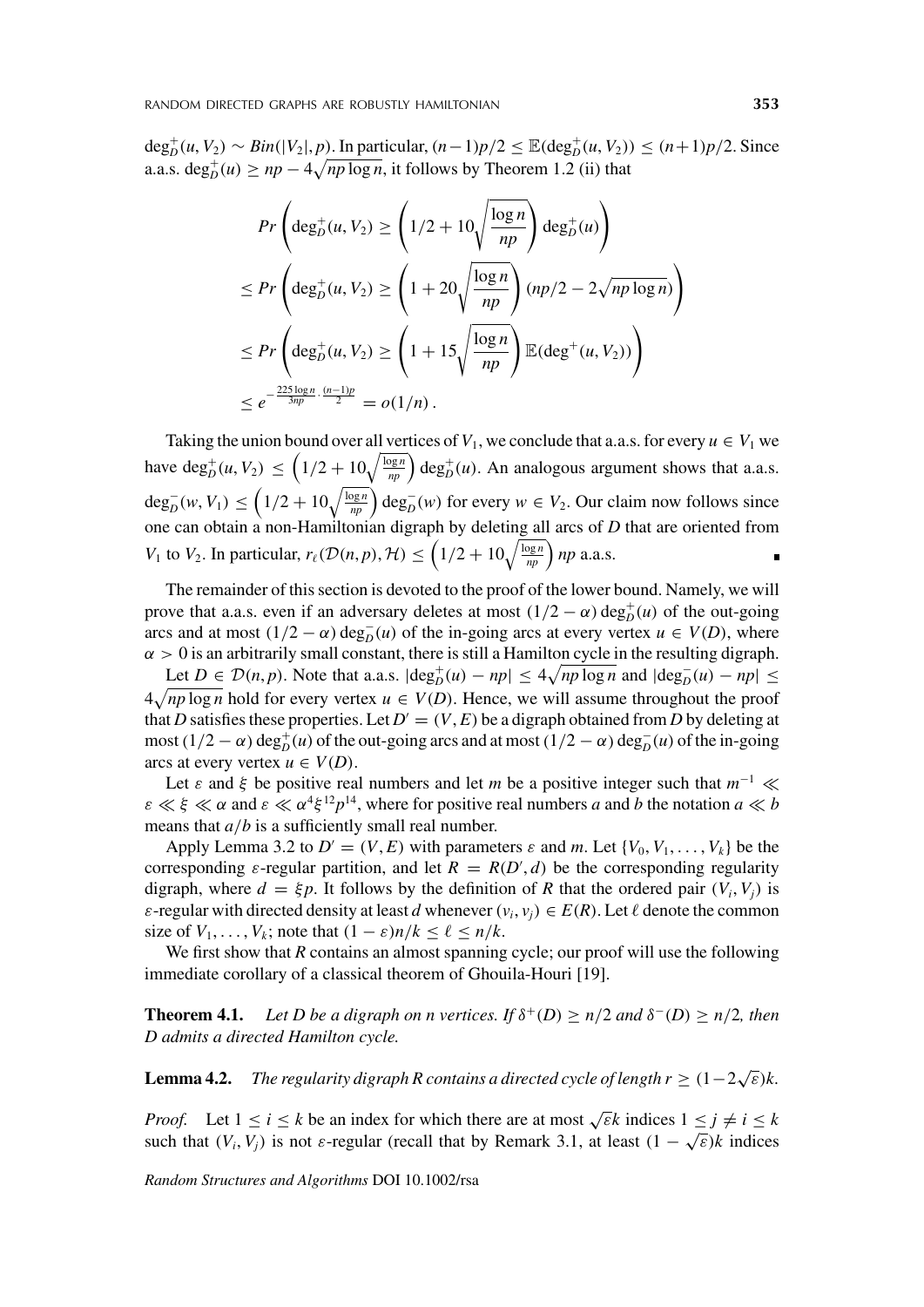$1 \leq i \leq k$  have this property). Let  $1 \leq j \neq i \leq k$  be such that  $(V_i, V_j)$  is an  $\varepsilon$ -regular pair but  $(v_i, v_i) \notin E(R)$ . Since  $n \ll l^2p$ , we can use Theorem 1.2 (i) and union bound to show that a.a.s.  $e_D(V_i, V_j) \ge (1 - \alpha/5)\ell^2 p$ . Since  $(v_i, v_j) \notin E(R)$  even though  $(V_i, V_j)$  is  $\varepsilon$ -regular, it must hold that  $d_{D'}(V_i, V_j) < d$ . Hence, recalling that  $d = \xi p$ , we conclude that at least  $(1 - \xi - \alpha/5)\ell^2 p$  arcs of  $E_D(V_i, V_j)$  were deleted from *D* in order to obtain *D'*. Recall that  $\zeta$ ,  $\sqrt{\epsilon} \ll \alpha$ . If deg<sub>*k*</sub></sub> $(v_i) < k/2 + 2\sqrt{\epsilon}k$ , then at least

$$
(k - 1 - \sqrt{\varepsilon}k - (k/2 + 2\sqrt{\varepsilon}k)) (1 - \xi - \alpha/5) \ell^2 p \ge (1/2 - 4\sqrt{\varepsilon} - \xi - \alpha/5) k\ell^2 p
$$
  
> (1/2 - \alpha/3) (1 - \varepsilon) n\ell p  
> (1/2 - \alpha/2) n\ell p

arcs of  $E_D(V_i, [n] \setminus V_i)$  were deleted from *D* to obtain *D'*. Since a.a.s. the maximum outdegree of *D* is at most  $np + 4\sqrt{np \log n}$ , it follows that there exists some vertex  $u \in V_i$  such that strictly more than  $(1/2 - \alpha)$  deg<sub>p</sub><sup>+</sup>(*u*) out-going arcs which are incident with *u* in *D* were deleted to obtain *D'*, contrary to our assumption. Therefore  $\deg_R^+(v_i) \ge k/2 + 2\sqrt{\epsilon}k$ . Since the same argument applies to every  $1 \le i \le k$  for which there are at most  $\sqrt{\varepsilon}$ *k* indices  $1 \leq j \neq i \leq k$  such that  $(V_i, V_j)$  is not  $\varepsilon$ -regular, it follows by Remark 3.1 that at least  $(1 - \sqrt{\varepsilon})k$  vertices of *R* have out-degree at least  $k/2 + 2\sqrt{\varepsilon}k$  each. An analogous argument shows that at least  $(1 - \sqrt{\varepsilon})k$  vertices of *R* have in-degree at least  $k/2 + 2\sqrt{\varepsilon}k$  each.

Let  $R'$  be the graph obtained from  $R$  by successively deleting vertices whose out-degree or in-degree is strictly smaller than *k/*2. It follows by the previous paragraph that there are at least *(*1 − 2 <sup>√</sup>*ε)<sup>k</sup>* vertices, each with in-degree and out-degree at least *<sup>k</sup>/*<sup>2</sup> <sup>+</sup> <sup>2</sup> <sup>√</sup>*εk*. It is evident that none of these vertices will be deleted and thus  $(1 - 2\sqrt{\varepsilon})k \le |V(R')| \le k$ . Moreover,  $\min{\{\delta^+(R'), \delta^-(R')\}} \ge k/2 \ge |V(R')|/2$  holds by the definition of *R'*. Applying Theorem 4.1 to  $R'$  completes the proof of the lemma.

Assume without loss of generality that  $C_R$ :  $v_1, v_2, \ldots, v_r, v_1$  is a cycle of *R* of length *r*  $\geq$   $(1 - 2\sqrt{\varepsilon})k$ . Note that it follows from the definition of *R* that the pair  $(V_i, V_{(i \mod r)+1})$ is  $\varepsilon$ -regular with directed density at least *d*, for every  $1 \le i \le r$ . For the sake of simplicity of presentation we will discard the "mod  $r$ " in the rest of the proof. Hence  $V_{i+1}$  will mean *V*<sub>1</sub> in case *i* = *r* and *V*<sub>*i*−1</sub> will mean *V<sub>r</sub>* in case *i* = 1.

We now show how one can find a Hamilton cycle of  $D'$ . This is done in four stages. In the first stage we build a path  $P_1$  of  $D'$  that includes certain "problematic" vertices. In the second stage we extend the path that was built in the first stage to an "almost spanning" path  $P_2$  such that, for every  $u \in V \setminus P_2$ , there are "many" arcs  $(x, y) \in E(P_2)$  for which  $(x, u) ∈ E(D')$  and  $(u, y) ∈ E(D')$ . In the third stage we close the path that was built in the second stage into a cycle. Finally, in the fourth stage we extend this cycle to a Hamilton cycle by adding all remaining vertices.

#### **4.1. Stage 1: Absorbing Problematic Vertices into a Short Path**

Let *B* denote the set of vertices  $u \in V$  for which there exists an index  $1 \le i \le r$  such that  $|\text{deg}_D^+(u, V_i) - \ell p| \ge \varepsilon \ell p$  or  $|\text{deg}_D^-(u, V_i) - \ell p| \ge \varepsilon \ell p$ . It follows by Lemma 3.7 that a.a.s.

$$
|B| \le rp^{-1} \log n \,. \tag{1}
$$

Since the vertices of *B* have atypical degrees into some sets  $V_i$ , it might be hard to absorb them in the fourth stage into the cycle we will build in the first three stages. Therefore, in Stage 1 we will build a directed path  $P_1$  of  $D' = (V, E)$  that includes all the vertices of *B* (by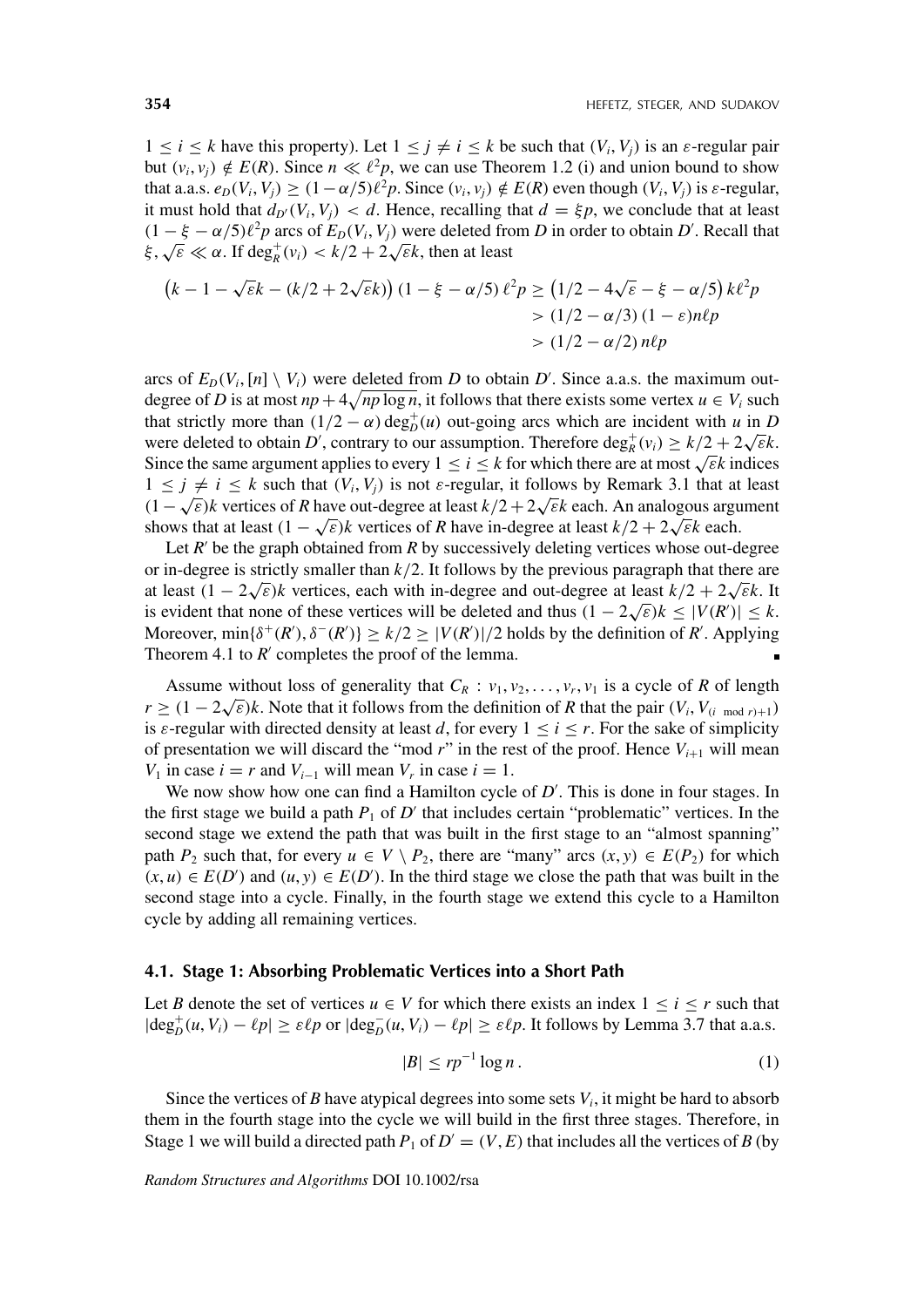abuse of notation,  $P_1$  will denote the path we build at any point during Stage 1; moreover, we will use  $P_1$  to denote the path as well as its vertex set).

Let  $v_0 \in V_1$  be an arbitrary vertex such that  $\deg_{D'}^+(v_0, V_2) \ge (1 - \varepsilon) d\ell$  and  $\deg_{D'}^-(v_0, V_r) \ge$ 2 $\epsilon \ell$ . Let  $A_0 \subseteq N_{D'}^-(v_0, V_r)$  be an arbitrary set of size 2 $\epsilon \ell$ ; in Stage 3 we will use a subset of  $A_0$  to close the path we are building into a cycle. Since the pairs  $(V_r, V_1)$  and  $(V_1, V_2)$ are  $\varepsilon$ -regular with directed density at least  $d \gg \varepsilon$ , such a vertex  $v_0$  exists by Lemma 3.3. Initially,  $P_1 = \{v_0\}$ . As soon as  $B \subseteq P_1$ , Stage 1 is over and we proceed to Stage 2. For as long as  $B \setminus P_1 \neq \emptyset$ , we repeat the following procedure. Let  $v \in B \setminus P_1$  be an arbitrary vertex. Let  $1 \le j_1, j_2 \le r$  be indices such that  $\deg_{D'}^-(v, V_{j_1}) \ge \ell p/3$  and  $\deg_{D'}^+(v, V_{j_2}) \ge \ell p/3$ . Let *x* be the last vertex added to  $P_1$  and let  $1 \leq s \leq r$  be such that  $x \in V_s$ . If  $s \neq j_1 - 2$ , then we extend  $P_1$  by an arc  $(x, y)$ , where  $y \in N_{D'}^+(V_{s+1} \setminus P_1)$  is a nice vertex with respect to  $P_1$  and  $V_{s+2}$ , and repeat this process. Otherwise, we extend  $P_1$  by 4 arcs  $(x, y_1), (y_1, y_2), (y_2, v)$  and  $(v, z)$ , where  $y_1$  ∈  $V_{j_1-1}$ ,  $y_2$  ∈  $V_{j_1}$  and  $z$  ∈  $V_{j_2}$  is a nice vertex with respect to  $P_1$  and  $V_{j_2+1}$ .

It remains to prove that the above procedure is indeed feasible. We begin by justifying the existence of the indices  $j_1$  and  $j_2$ .

**Claim 4.3.** *For every v* ∈ *V* there are indices  $1 ≤ j_1, j_2 ≤ r$  such that  $deg_{D'}^-(v, V_{j_1}) ≥ lp/3$  $\text{and } \text{deg}_{D'}^+(\nu, V_{j_2}) \ge \ell p/3.$ 

*Proof.* We will prove the existence of  $j_1$ ; the existence of  $j_2$  can be proved by an analogous argument. Since  $(1 − o(1))np ≤ deg<sub>D</sub>(v) ≤ (1 + o(1))np$ , it follows by the definition of *D'* that

$$
\deg_{D'}^-(v) \ge (1/2 - o(1))np \,. \tag{2}
$$

Suppose for a contradiction that  $\deg_{D'}^-(v, V_i) < \ell p/3$  for every  $1 \le i \le r$ . Since, moreover,  $\text{suppose for a contradiction that}$ <br> $r \geq (1 - 2\sqrt{\varepsilon})k$ , it follows that

$$
\deg_{D'}^-(v) < |V_0| + |V \setminus (V_0 \cup V_1 \cup \ldots \cup V_r)| + \sum_{i=1}^r \deg_{D'}^-(v, V_i) \leq \varepsilon n + 2\sqrt{\varepsilon}k\ell + r\ell p/3
$$
\n
$$
\leq \varepsilon n + 2\sqrt{\varepsilon}n + np/3 < 2np/5,
$$

which contradicts (2).

Our next goal is to prove that the arcs we wish to add to  $P_1$  at each step exist. In order to do so, we will want  $|V_i \cap P_1|$  to be small for every  $1 \le i \le r$ . This is an immediate corollary of Lemma 3.7 and the following claim.

**Claim 4.4.** *For every*  $1 \leq i \leq r$  *and every*  $v \in B$ *, absorbing v in P<sub>1</sub> via the aforementioned procedure enlarges*  $|V_i \cap P_1|$  *by at most* 5*.* 

*Proof.* Fix some  $1 \le i \le r$  and assume we aim to absorb  $v \in B$  in  $P_1$ . Starting with  $x \in V_s$ we walk along the cycle of clusters until we reach  $V_{j_1-2}$ , thus adding at most one vertex of *V<sub>i</sub>* to *P*<sub>1</sub>. The result now follows since clearly  $|V_i \cap \{y_1, y_2, v, z\}| \leq 4$ .

We can now prove that the required arcs exist. Let  $v$ ,  $j_1$ ,  $j_2$ ,  $x$  and  $s$  be as above. If  $s \neq j_1-2$ , then, since *x* is nice with respect to  $P_1$  and  $V_{s+1}$  and since  $|V_{s+1} \cap P_1|, |V_{s+2} \cap P_1| \le 5rp^{-1} \log n$ by (1) and by Claim 4.4, the arc  $(x, y)$  exists by Lemma 3.5. Assume now that  $s = j_1 - 2$ . Since *x* is nice with respect to  $P_1$  and  $V_{j_1-1}$  and since  $\deg_{D'}^-(v, V_{j_1}) \ge \ell p/3 \ge \varepsilon \ell$  holds by the definition of *j*<sub>1</sub>, there are vertices  $y_1 \in N_{D'}^+(x, V_{j_1-1} \setminus P_1)$  and  $y_2 \in N_{D'}^-(v, V_{j_1} \setminus P_1)$  such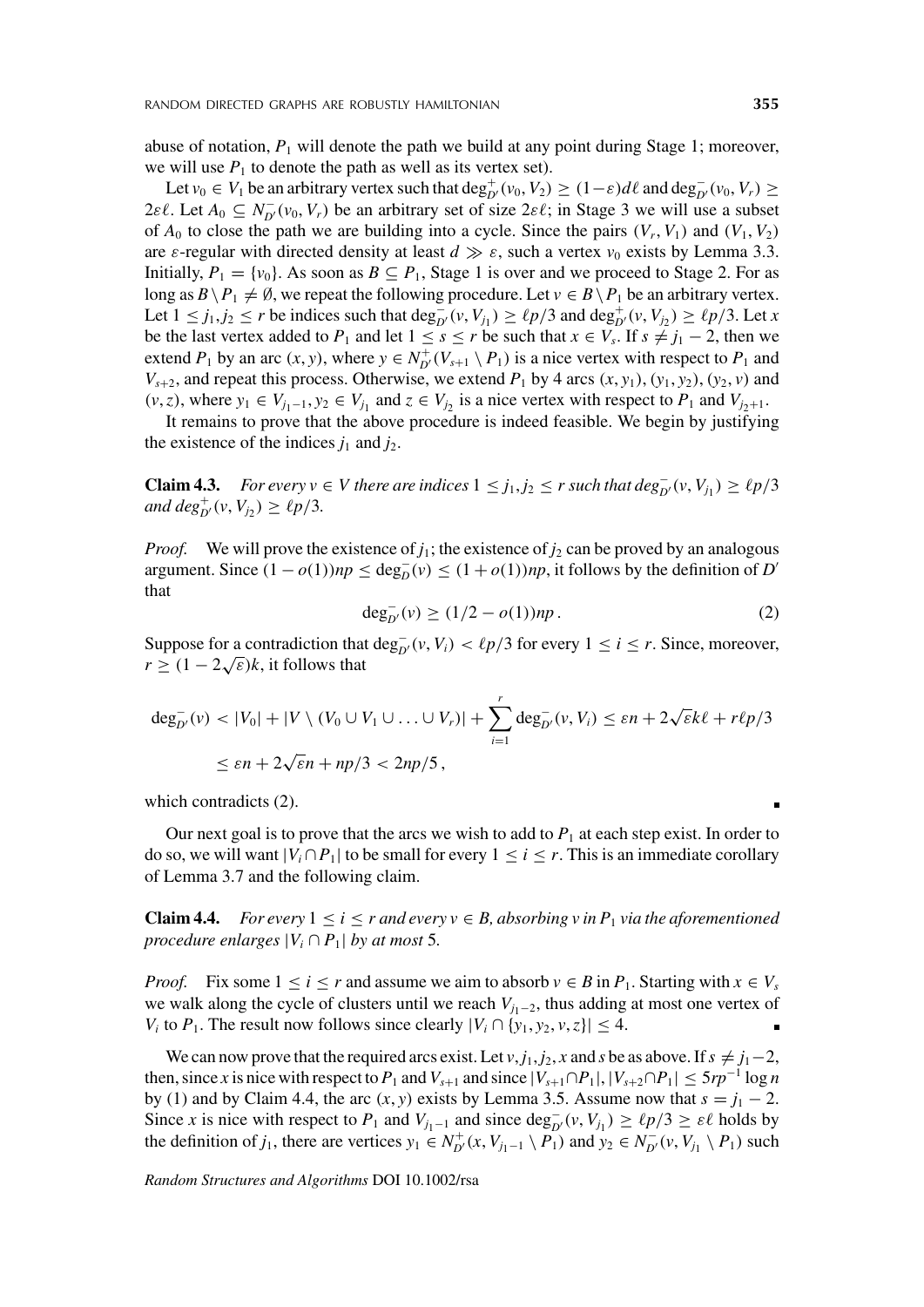that  $(y_1, y_2) \in E(D')$ . Moreover, since  $\deg_{D'}^+(v, V_{j_2}) \ge \ell p/3 \ge \varepsilon \ell$  holds by the definition of *j*<sub>2</sub> and since  $|V_{i+1} \cap P_1|$  ≤ 5*rp*<sup>−1</sup> log *n*, it follows by Lemma 3.5 that we can find a vertex  $z \in N_{D'}^+(v, V_{j_2} \setminus P_1)$  which is nice with respect to  $P_1$  and  $V_{j_2+1}$ . Finally, since *z* is nice with respect to  $P_1$  and  $V_{j+1}$ , we can repeat this procedure.

#### **4.2. Stage 2: Extending the Path to an Almost Spanning One**

In this subsection we extend  $P_1$  to an almost spanning path of  $D'$  which satisfies certain desirable properties. Let  $A'_0 \subseteq A_0 \setminus P_1$  be an arbitrary set of size  $\varepsilon \ell$ ; such a set exists since  $|A_0| = 2\varepsilon\ell$  by definition and  $|P_1| \le 5rp^{-1} \log n \le \varepsilon\ell$  by (1) and by Claim 4.4. In Stage 3 we will use  $A'_0$  to close the path we are building into a cycle; we thus refrain from adding any of its vertices to the path during Stage 2. Throughout this stage we denote the current path by  $P_2$  and let  $L_2 = A'_0 \cup P_2$ . Initially  $P_2 = P_1$ .

For as long as  $|V_i \setminus L_2| > 3(1 - \varepsilon)^{-1} d^{-1} \varepsilon \ell$  holds for every  $1 \le i \le r$ , we repeat the following process. Let *x* be the last vertex added to  $P_2$  and let  $1 \leq s \leq r$  be such that  $x \in V_s$ . Let

$$
N = \{ y \in N^+_{D'}(x, V_{s+1} \setminus L_2) : y \text{ is nice with respect to } L_2 \text{ and } V_{s+2} \}.
$$

We extend  $P_2$  by an arc  $(x, y)$ , where  $y \in N$  is chosen uniformly at random, independently from all previous choices. In order to prove that this process is feasible, it suffices to show that  $N \neq \emptyset$  throughout Stage 2. This holds by Lemma 3.5 since *x* is nice with respect to  $L_2$ and  $V_{s+1}$  and since  $|V_{s+1} \setminus L_2|, |V_{s+2} \setminus L_2| > 3(1 - \varepsilon)^{-1} d^{-1} \varepsilon \ell$  by assumption.

The remainder of this subsection is dedicated to the proof of the following lemma which will play a crucial role in Stage 4.

**Lemma 4.5.** *Asymptotically almost surely, at the end of Stage 2,*  $|\{(x, y) \in E(P_2)$ : **Lemma 4.5.** Asymptotically almost surely, at the end of stage 2,  $\{(x, y) \in E(D') \}$  and  $(u, y) \in E(D')\} \ge 10\sqrt{\epsilon}d^{-1}n$  holds for every  $u \in V \setminus P_2$ .

In order to prove Lemma 4.5 we will need the following claim.

**Claim 4.6.** *For every*  $u \in V \setminus P_2$  *there exists a set*  $I_u \subseteq [r]$  *of size*  $|I_u| \geq \alpha r/20$  *which satisfies the following two properties:*

**1.**  $deg_{D'}^-(u, V_{i+2}) \geq \alpha \ell_p/2$  *and*  $deg_{D'}^+(u, V_{i+3}) \geq \alpha \ell_p/2$  *for every i* ∈ *I<sub>u</sub>*. 2.  $(i - j) \mod r \geq 4$  *and*  $(j - i) \mod r \geq 4$  *for every*  $i \neq j \in I_u$ .

*Proof.* Fix some  $u \in V \setminus P_2$ ; note that  $u \notin B$  holds by the description of Stage 1. Let *I*<sup>u</sup> denote the set of all indices  $1 \le i \le r$  for which  $\deg_{D'}^-(u, V_{i+2}) \ge \alpha \ell p/2$ and  $deg_{D'}^+(u, V_{i+3}) \ge \alpha \ell_p/2$ . We claim that  $|I'_u| \ge \alpha r/4$ . Indeed, assume for the sake of contradiction that  $|I'_u| < \alpha r/4$ . Fix some  $i \in [r] \setminus I'_u$ . Since  $u \notin B$ , it follows that  $\deg_D^{-}(u, V_{i+2}) \geq (1 - \varepsilon)\ell p$  and  $\deg_D^{+}(u, V_{i+3}) \geq (1 - \varepsilon)\ell p$ . Therefore, by the definition of  $I'_u$  we must have  $|(v, u) \in E(D) \setminus E(D') : v \in V_{i+2}| \geq (1 - \varepsilon - \alpha/2)\ell p$  or  $|(u, v) \in E(D) \setminus E(D') : v \in V_{i+3}| \ge (1 - \varepsilon - \alpha/2)\ell p$ . Hence, in order to obtain D' from *D*, one has to delete at least

$$
(r - \alpha r/4)(1 - \varepsilon - \alpha/2)\ell p \ge (1 - \alpha)np > (1/2 - \alpha) \deg_D^+(u) + (1/2 - \alpha) \deg_D^-(u).
$$

arcs which are incident with *u*, contrary to our assumption.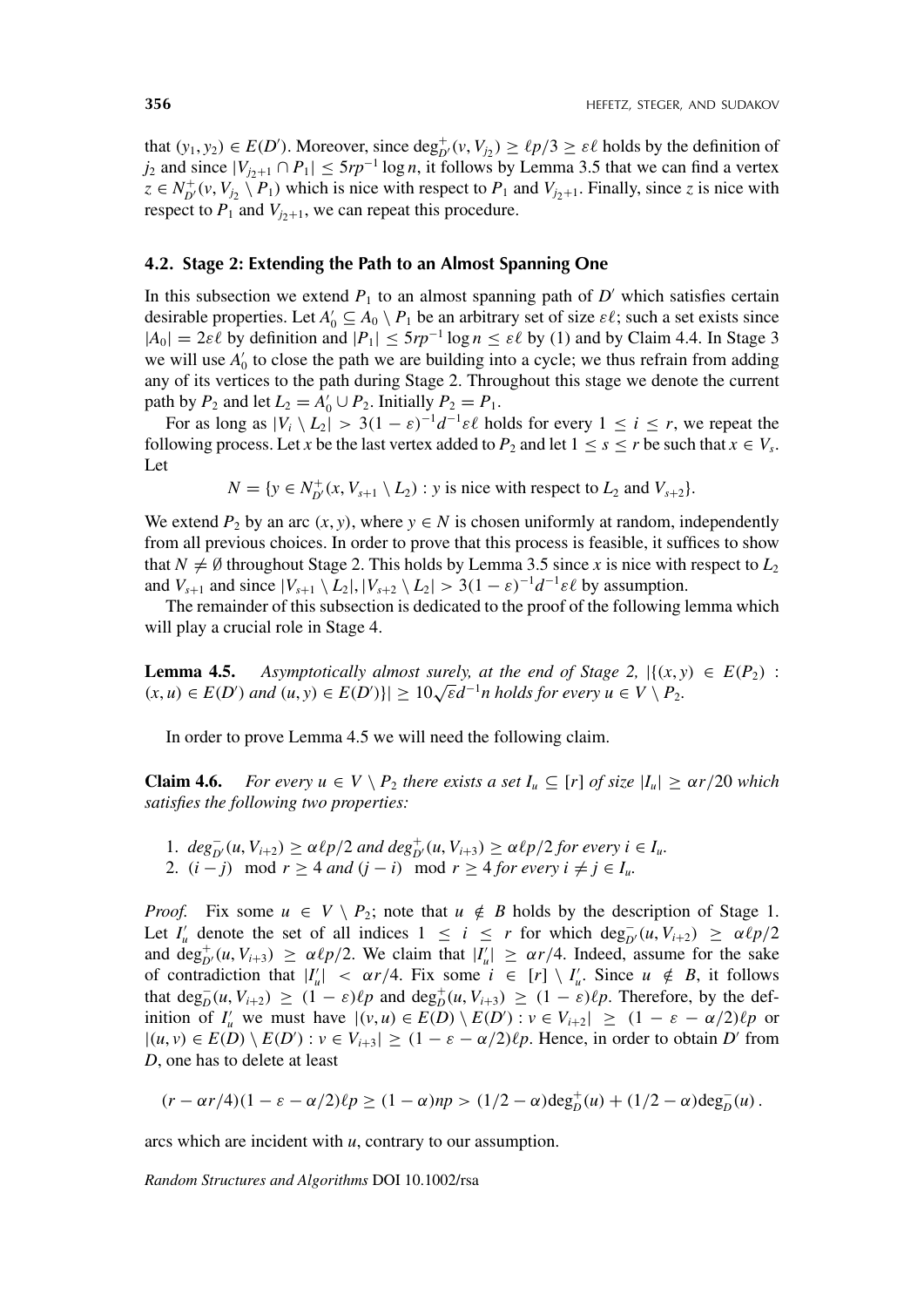Now, let  $I_u$  be obtained from  $I'_u$  by keeping every fourth element, that is, if  $I'_u$  $\{i_1, i_2, \ldots, i_{|I_u|}\}$ , where  $i_1 < i_2 < \ldots < i_{|I_u|}$ , then  $I_u = \{i_j : j \equiv 0 \mod 4\}$ . It is evident that  $|I_u| \geq \alpha r/20$  and that  $I_u$  satisfies Properties (1) and (2) of the claim.

*Proof of Lemma 4.5.* Fix some  $u \in V \setminus P_2$ , let  $I_u \subseteq [r]$  be as in Claim 4.6 and let  $i \in I_u$ be an arbitrary index. Consider the path  $P_2$  at the moment  $|(P_2 \setminus P_1) \cap V_s| \ge \alpha \ell p/4$  first occurs for some  $1 \leq s \leq r$ . Recall that  $|A'_0| = \varepsilon \ell$  and note that  $|V_{i+2} \cap P_1| \leq 5rp^{-1} \log n$ holds by (1) and Claim 4.4. It thus follows by Claim 4.6 that

$$
\deg_{D'}^{-}(u, V_{i+2} \setminus L_2) \ge \deg_{D'}^{-}(u, V_{i+2}) - |V_{i+2} \cap L_2|
$$
  
\n
$$
\ge \alpha \ell p/2 - |V_{i+2} \cap P_1| - |V_{i+2} \cap (P_2 \setminus P_1)| - |A'_0|
$$
  
\n
$$
\ge \alpha \ell p/2 - \alpha \ell p/4 - 5rp^{-1} \log n - \varepsilon \ell \ge \alpha \ell p/5
$$
 (3)

holds until this moment.

An analogous argument shows that

$$
\deg_{D'}^+(u, V_{i+3} \setminus L_2) \ge \alpha \ell p/5 \tag{4}
$$

holds as well.

At the moment  $|(P_2 \setminus P_1) \cap V_s| \ge \alpha \ell p/4$  first occurs for some  $1 \le s \le r$ , let  $E_u$  $|\{(x,y)\in E(P_2\setminus P_1):\exists i\in I_u \text{ such that } x\in N_{D'}^-(u,V_{i+2}) \text{ and } y\in N_{D'}^+(u,V_{i+3})\}|, \text{ that is,}$  $E_u$  is a random variable which counts some of the arcs of  $P_2$  that can absorb *u*. Using a union bound argument, in order to complete the proof of the lemma, it suffices to prove that  $Pr(E_u < 10\sqrt{\epsilon}d^{-1}n) = o(1/n).$ 

Let  $(v_1, v_2)$ ,  $(v_2, v_3)$  and  $(v_3, v_4)$  be three consecutive arcs of  $P_2 \setminus P_1$ , where  $v_m \in V_{i+m-1}$ for every  $1 \leq m \leq 4$ . Assume that  $|(P_2 \setminus P_1) \cap V_j| \leq \alpha \ell p/4$  was still true for every  $1 \le j \le r$  immediately after the arc  $(v_3, v_4)$  was added to  $P_2$ . Since  $|A'_0| = \varepsilon \ell$  and  $|V_j \cap P_1| \le$  $5rp^{-1}\log n$  holds for every  $1 \le j \le r$  by (1) and Claim 4.4, it follows that  $|V_{i+m} \setminus L_2| \ge \ell/2$ for every  $1 \le m \le 4$ . Since, moreover,  $\text{deg}_{D'}^-(u, V_{i+2} \setminus L_2)$ ,  $\text{deg}_{D'}^+(u, V_{i+3} \setminus L_2) \ge \alpha \ell p/5 \gg d\ell$ hold by (3) and (4), it follows by Lemma 3.6 (with  $X = L_2$ ,  $Y = N_{D'}^-(u, V_{i+2} \setminus L_2)$  and  $Z = N_{D'}^+(u, V_{i+3} \setminus L_2)$  that

$$
Pr(v_3 \in N_{D'}^-(u, V_{i+2}) \text{ and } v_4 \in N_{D'}^+(u, V_{i+3})) \ge d^5/20. \tag{5}
$$

Let  $F^j_u$  :  $j \in I_u$  be independent random variables, where  $F^j_u \sim Bin(\alpha \ell p/5, d^5/20)$  for every  $j \in I_u$ . Let  $F_u = \sum_{j \in I_u} F_u^j$ , then  $F_u \sim Bin(|I_u| \cdot \alpha \ell_p/5, d^5/20)$ . We claim that  $E_u$ dominates  $F_u$ , that is, that  $Pr(E_u < K) \leq Pr(F_u < K)$  for every *K*. Indeed, note that the inequality (5) holds regardless of the choice of  $v_1$  (as long as it is nice with respect to  $L_2$  and  $V_{i+1}$ ). Therefore, whenever we add to  $P_2$  an arc  $(x, y)$ , where  $x \in V_{i+2}$  and  $y \in V_{j+3}$  for some  $j \in I_u$ , we can imagine that a coin is tossed with the probability of *success*, that is, the probability that  $x \in N_{D'}^-(u, V_{j+2})$  and  $y \in N_{D'}^+(u, V_{j+3})$ , being at least *d*<sup>5</sup>/20. Moreover, for every *j* ∈ *I<sub>u</sub>*, we consider all arcs  $(x, y)$  ∈  $E_D(V_{j+2}, V_{j+3})$ , added to *P*<sub>2</sub> during Stage 2 until  $|(P_2 \setminus P_1) \cap V_s| \ge \alpha \ell p/4$  first occurred for some  $1 \le s \le r$ . Since  $||(P_2 \n\setminus P_1) ∩ V_a| - |(P_2 \setminus P_1) ∩ V_b|| \le 1$  holds for every  $1 \le a, b \le r$  by the description of Stage 2, for every  $j \in I_u$ , we thus consider at least  $\alpha \ell p/4 - 1 \geq \alpha \ell p/5$  arcs  $(x, y)$  such that  $x \in V_{i+2}$  and  $y \in V_{i+3}$ , that is, there are at least  $\alpha \ell p/5 \cdot |I_u| \geq \alpha^2 r \ell p/100 \geq \alpha^2 np/150$ trials. It thus follows by Theorem 1.2 (i) that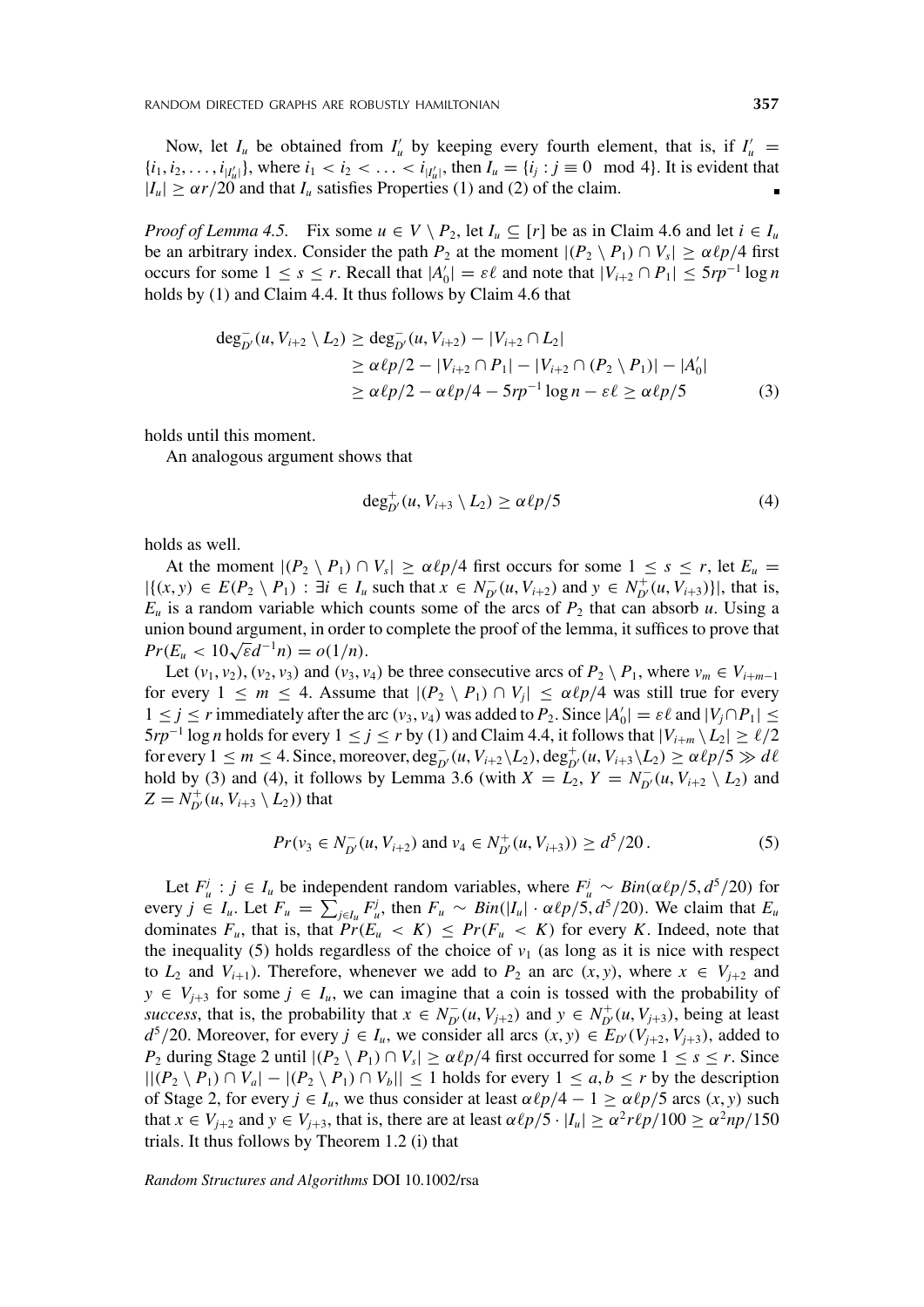$$
Pr(E_u < 10\sqrt{\varepsilon}d^{-1}n) \le Pr(F_u < 10\sqrt{\varepsilon}d^{-1}n) \le Pr(F_u < \alpha^2npd^5/6000) \\
\le Pr(F_u \le \mathbb{E}(F_u)/2) \le \exp\left\{-\frac{1}{8} \cdot \frac{\alpha^2np}{150} \cdot \frac{d^5}{20}\right\} = o(1/n)
$$

as claimed.

# **4.3. Stages 3 and 4: Closing the Path into a Cycle and Absorbing All Remaining Vertices**

This subsection consists of two simple parts, namely Stage 3 and Stage 4. In Stage 3 we will close the path  $P_2$  which was built in Stage 2 into a cycle  $C$ . In Stage 4 we will use Lemma 4.5 to absorb all of the remaining vertices into *C*, thus creating a Hamilton cycle.

**Stage 3:** In this stage we close  $P_2$  into a directed cycle C, by adding a few more arcs to  $P_2$ as follows. Throughout this stage, we denote the current path by  $P_3$ ; initially  $P_3 = P_2$ . Moreover, we set  $L_3 = P_3 \cup A'_0$ . Let *x* denote the last vertex added to  $P_3$  and let  $1 \le s \le r$  be such that  $x \in V_s$ . If  $s \neq r-2$ , then we extend  $P_3$  by an arc  $(x, y)$ , where  $y \in N_{D'}^+(x, V_{s+1} \setminus L_3)$  is a nice vertex with respect to  $L_3$  and  $V_{s+2}$ , and repeat this process. Otherwise, we extend  $P_3$  by 3 arcs  $(x, y)$ ,  $(y, z)$  and  $(z, v_0)$ , where  $y \in V_{r-1}$  and  $z \in A'_0$ , thus producing the required cycle *C*.

It is evident that, if it works, this process produces a cycle *C* of *D* . It thus remains to prove that, at every step of the process, the arcs we wish to add to the current path exist. If  $s \neq r - 2$ , then the arc  $(x, y)$  exists by Lemma 3.5 since *x* is nice with respect to  $L_3$  and *V<sub>s+1</sub>* and since  $|V_{s+1} \setminus L_3|, |V_{s+2} \setminus L_3| \geq 3(1-\varepsilon)^{-1}d^{-1}\varepsilon\ell - 1$  by the description of Stages 2 and 3. If  $s = r - 2$ , then  $\deg_{D'}^+(x, V_{r-1} \setminus L_3) \ge (1 - \varepsilon)d|V_{r-1} \setminus L_3| \ge \varepsilon\ell$  since *x* is nice with respect to  $L_3$  and  $V_{r-1}$  and since  $|V_{r-1} \setminus L_3| \geq 3(1 - \varepsilon)^{-1} d^{-1} \varepsilon \ell - 1$  by the description of Stages 2 and 3. Since, moreover,  $|A'_0| \ge \varepsilon \ell$  by definition and the pair  $(V_{r-1}, V_r)$  is  $\varepsilon$ -regular, we can find vertices  $y \in N_{D'}^+(x, V_{r-1} \setminus L_3)$  and  $z \in A'_0$  such that  $(y, z) \in E(D')$ . Finally, note that  $(z, v_0) \in E(D')$  by the definition of  $A'_0$ .

**Stage 4:** In this final stage, we extend the directed cycle *C* we built in Stage 3 to a Hamilton cycle of *D'* by absorbing all remaining vertices. Let  $v_1, \ldots, v_t$  be an arbitrary ordering of the vertices of  $V \setminus V(C)$ . Let  $\{(x_i, y_i) : 1 \le i \le t\}$  be a set of pairwise distinct arcs of *C* such that  $(x_i, v_i) \in E(D')$  and  $(v_i, y_i) \in E(D')$  hold for every  $1 \le i \le t$ . By replacing  $(x_i, y_i)$  with  $(x_i, v_i)$  and  $(v_i, y_i)$  for every  $1 \le i \le t$  we obtain a directed Hamilton cycle of *D* .

In order to complete the proof, it remains to show that the set  $\{(x_i, y_i) : 1 \le i \le t\}$  exists. By Lemma 4.5, it suffices to show that  $t < 10\sqrt{\epsilon}d^{-1}n$ . We will in fact prove the slightly stronger inequality  $|V \setminus P_2| < 10\sqrt{\epsilon}d^{-1}n$ . As noted above, it follows by the description of Stage 2 that  $||V_i \cap (P_2 \setminus P_1)| - |V_j \cap (P_2 \setminus P_1)|| \le 1$  holds for every  $1 \le i, j \le r$ . Hence, at the end of Stage 2, we have  $3(1-\varepsilon)^{-1}d^{-1}\varepsilon\ell \leq |V_i \setminus L_2| \leq 3(1-\varepsilon)^{-1}d^{-1}\varepsilon\ell + 1 + \max\{|V_j \cap P_1| :$  $1 \leq j \leq r$ }  $\leq 4(1-\varepsilon)^{-1}d^{-1}\varepsilon\ell$  for every  $1 \leq i \leq r$ , where the last inequality holds by Claim 4.4 and by (1). Therefore

$$
|V \setminus P_2| \le |V_0| + |V \setminus (V_0 \cup V_1 \cup \ldots \cup V_r)| + \sum_{i=1}^r |V_i \setminus P_2|
$$
  

$$
\le \varepsilon n + 2\sqrt{\varepsilon}k\ell + \sum_{i=1}^r |V_i \setminus L_2| + |A'_0|
$$
  

$$
\le \varepsilon n + 2\sqrt{\varepsilon}k\ell + 4(1 - \varepsilon)^{-1}d^{-1}\varepsilon r\ell + \varepsilon\ell < 10\sqrt{\varepsilon}d^{-1}n
$$

as claimed.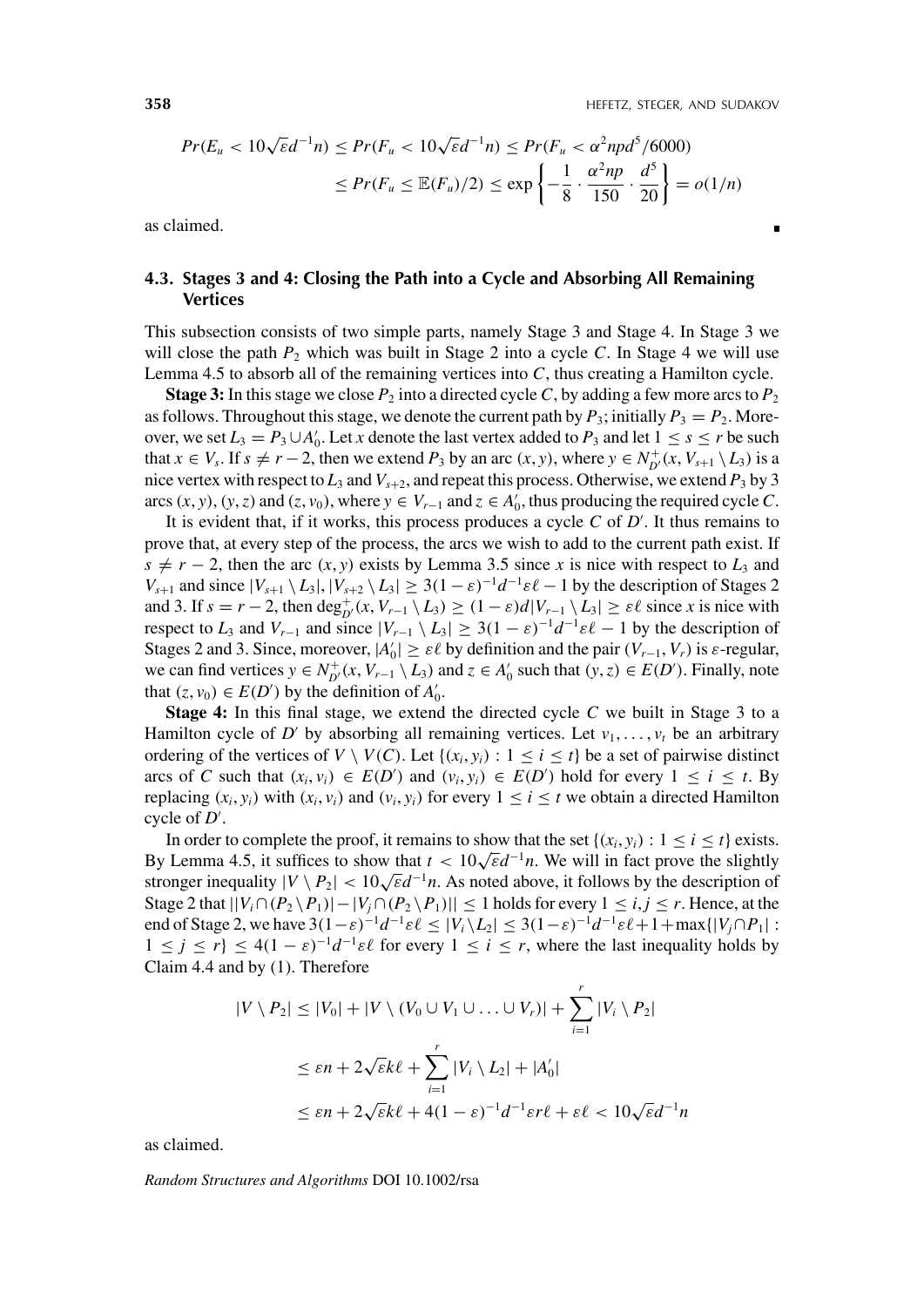#### **5. ROBUST HAMILTONICITY OF SPARSE RANDOM DIGRAPHS**

Our proof of the lower bound in Theorem 1.1 for  $p = o(1)$  follows the same general lines described in Section 4, but is much more involved. Below is a brief account of some of the new difficulties which arise in this case and of our way to overcome them. Since many of the changes are highly technical, for the sake of simplicity our account will be rather informal and not the most accurate; the interested reader can find all the exact details in [21].

The first major change we face is the need for a version of the Directed Regularity Lemma which applies to sparse digraphs. Such a lemma exists (see [26]) but, since  $p \ll \varepsilon$ , using it is less straightforward. Hence, in order to be able to move along the cycle of clusters in Stages 1,2 and 3, we have to ensure regularity of very small sets. Indeed, a typical vertex  $x \in V_s$ has at most  $2\ell p \ll \varepsilon \ell$  out-neighbors in  $V_{s+1}$  and so it is possible that none of them are nice with respect to  $V_{s+2}$ . There are technical tools to overcome this problem (see, e.g. [16,17]); unfortunately these tools lead to the introduction of more "problematic" vertices (in addition to those denoted by *B*).

Informally speaking,  $x \in V_s$  is said to be *a bad vertex of type I* if the pair  $(N_{D'}^+(x, V_{s+1}), V_{s+2})$  is not regular. Similarly, *u* is said to be *a bad vertex of type II* if there are many indices  $1 \le i \le r$  for which the pair  $(N_{D'}^-(u, V_i), N_{D'}^+(u, V_{i+1}))$  is not regular. Let  $B_1$  denote the set of bad vertices of type *I* and let  $B_2$  denote the set of bad vertices of type *II*. Using the aforementioned tools from [16], the fact that  $D'$  is a subdigraph of a random directed graph and the first moment method, one can prove that  $B_2$  is small and that  $B_1 \cap V_i$ is small for every  $1 < i < r$ .

When moving along the cycle of clusters, we do not want to ever reach a bad vertex of type I as we might not be able to continue. Therefore, we intentionally avoid these vertices throughout Stages 1,2 and 3. On the other hand, bad vertices of type II might be hard to absorb in Stage 4 (since if  $(N_{D'}^-(u, V_i), N_{D'}^+(u, V_{i+1}))$ ) is not regular, we cannot find a good lower bound on the probability that an arc  $(x, y) \in E_{D'}(V_i, V_{i+1})$  we add to  $P_2$  is actually in  $E_{D'}(N_{D'}^-(u, V_i), N_{D'}^+(u, V_{i+1})))$  and so we include them already in the path we build in Stage 1.

When building  $P_1$  in Stage 1, we make sure it includes all vertices of  $B \cap B_2$ . This is a little more technical but similar to Stage 1 in the dense case. However, unlike the dense case,  $|P_1 \cap V_i| \gg \ell p$  might hold at the end of Stage 1 for some  $1 \le i \le r$ . Therefore, at the end of Stage 1, there might be some vertex  $z \in V \setminus P_1$  such that  $N_{D'}^-(z, V) \subseteq P_1$ or  $N_{D'}^+(z, V) \subseteq P_1$ . Clearly, it will now be impossible to absorb *z* into the cycle we aim to build. In order to avert this problem, as soon as there exists a vertex  $z \in V \setminus P_1$  for which  $\deg_{D'}^{-}(z, P_1)$  or  $\deg_{D'}^{+}(z, P_1)$  is too large, we declare *z* to be *dangerous* and make it our top priority to include  $z$  in  $P_1$ .

Since we use this more careful version of Stage 1, we do not need to make any major changes to the description of Stage 2. However, the assertion of Lemma 4.5 becomes weaker and its proof more complicated. In particular, when proving that the random variable  $E_u$ behaves similarly to the binomial random variable  $F_u$ , we will use the fact that  $D'$  is a subdigraph of a random directed graph. Moreover, when proving the existence of the sets *I<sub>u</sub>*, we will also need to use the fact that  $B_2 \subseteq P_1$ .

Stage 3 is essentially the same. Since, as noted above, the assertion of Lemma 4.5 is weaker, we will no longer be able to greedily absorb all the remaining vertices in Stage 4. Instead, in order to prove the existence of the required matching between  $V \setminus V(C)$  and  $E(C)$ , we will use Lemma 4.5, Hall's Theorem and the fact that *D'* is a subdigraph of a random directed graph.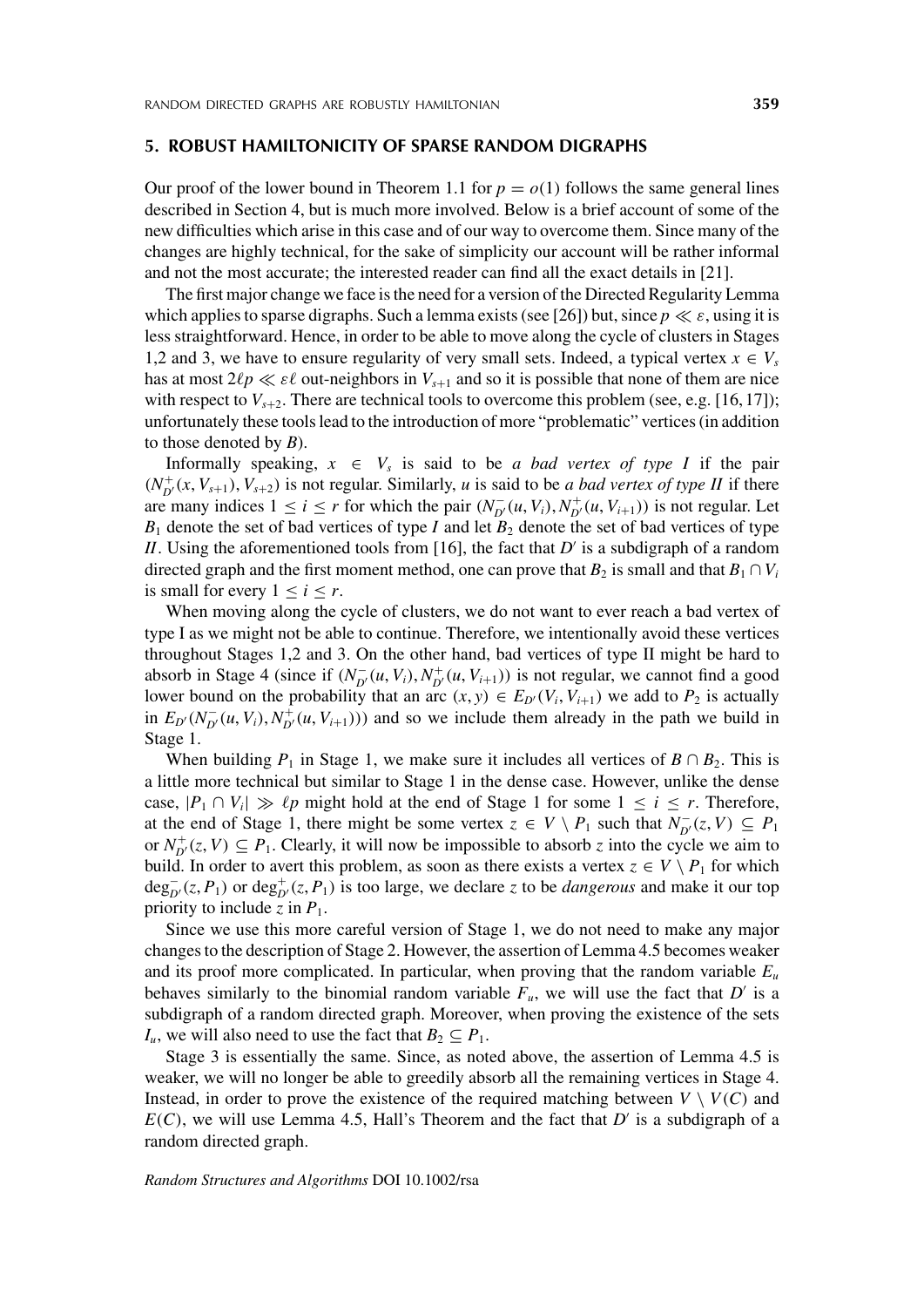#### **6. CONCLUDING REMARKS AND OPEN PROBLEMS**

We have proved that a.a.s.  $(1/2 - \alpha)np \le r_\ell(\mathcal{D}(n, p), \mathcal{H}) \le (1/2 + \alpha)np$ , where  $\alpha > 0$  is we have proved that a.a.s.  $(1/2 - \alpha)n p \le r_\ell(D(n, p), \pi) \le (1/2 + \alpha)n p$ , where  $\alpha > 0$  is<br>an arbitrarily small constant, provided that  $p \gg \log n / \sqrt{n}$  (the complete proof can be found in [21]). For *undirected* random graphs it was proved in [32] that  $r_{\ell}(G(n, p), \mathcal{H}) = (1/2 +$  $o(1)$ )*np* holds a.a.s. for every  $p \gg \log n/n$ . This is essentially tight since for  $p < \log n/n$ a.a.s.  $G(n, p)$  contains no Hamilton cycle. Since it is also known (see [33] and [13]) that for  $p = \Omega(\log n/n)$  directed random graphs are a.a.s. Hamiltonian, it is natural to ask the following question.

**Question 6.1.** *Is it true that for*  $p \gg \log n/n$ , *a.a.s. every subdigraph of*  $D(n, p)$  *with minimum out-degree and in-degree at least (*1*/*2 + *o(*1*))np contains a directed Hamilton cycle?*

Recall that our proof of the upper bound in Theorem 1.1 does hold for every  $p \gg \log n/n$ . On the other hand, since our proof method for the lower bound relies on the existence of linearly many pairwise arc disjoint triangles in  $\mathcal{D}(n, p)$ , each sharing one arc with a given cycle (recall Stage 4), it cannot be used when  $p = o(n^{-1/2})$ , and hence some new ideas are required.

**Note added in proof:** Very recently Ferber et al. [12] came close to answering Question 6.1 in the affirmative. Using a different approach than the one appearing in this paper, they proved that every subdigraph of  $\mathcal{D}(n, p)$  with minimum out-degree and in-degree at least  $(1/2 + o(1))$ *np* contains a directed Hamilton cycle, provided that  $p \gg \log^8 n/n$ .

#### **ACKNOWLEDGMENT**

We would like to thank Asaf Ferber for many stimulating discussions.

#### **REFERENCES**

- [1] S. Ben-Shimon, A. Ferber, D. Hefetz, and M. Krivelevich, Hitting time results for Maker-Breaker games, Random Struct Algorithms 41 (2012), 23–46.
- [2] S. Ben-Shimon, M. Krivelevich, and B. Sudakov, Local resilience and Hamiltonicity Maker-Breaker games in random-regular graphs, Combin Probab Comput 20 (2011), 173–211.
- [3] S. Ben-Shimon, M. Krivelevich, and B. Sudakov, On the resilience of Hamiltonicity and optimal packing of Hamilton cycles in random graphs, SIAM J Discrete Math 25 (2011), 1176–1193.
- [4] B. Bollobás, Random graphs, Academic Press, London, 1985.
- [5] B. Bollobás, The evolution of sparse graphs, Graph theory and combinatorics (Cambridge, 1983), Academic Press, London, 1984, pp. 35–57.
- [6] C. Cooper and A. Frieze, On the number of Hamilton cycles in a random graph, J Graph Theory 13 (1989), 719–735.
- [7] B. Cuckler and J. Kahn, Hamiltonian cycles in Dirac graphs, Combinatorica 29 (2009), 299–326.
- [8] G. A. Dirac, Some theorems on abstract graphs, Proc London Math Soc 2 (1952), 69–81.
- [9] P. Erdős and A. Rényi, On the evolution of random graphs, Bull Inst Stat Tokyo 38 (1961), 343–347.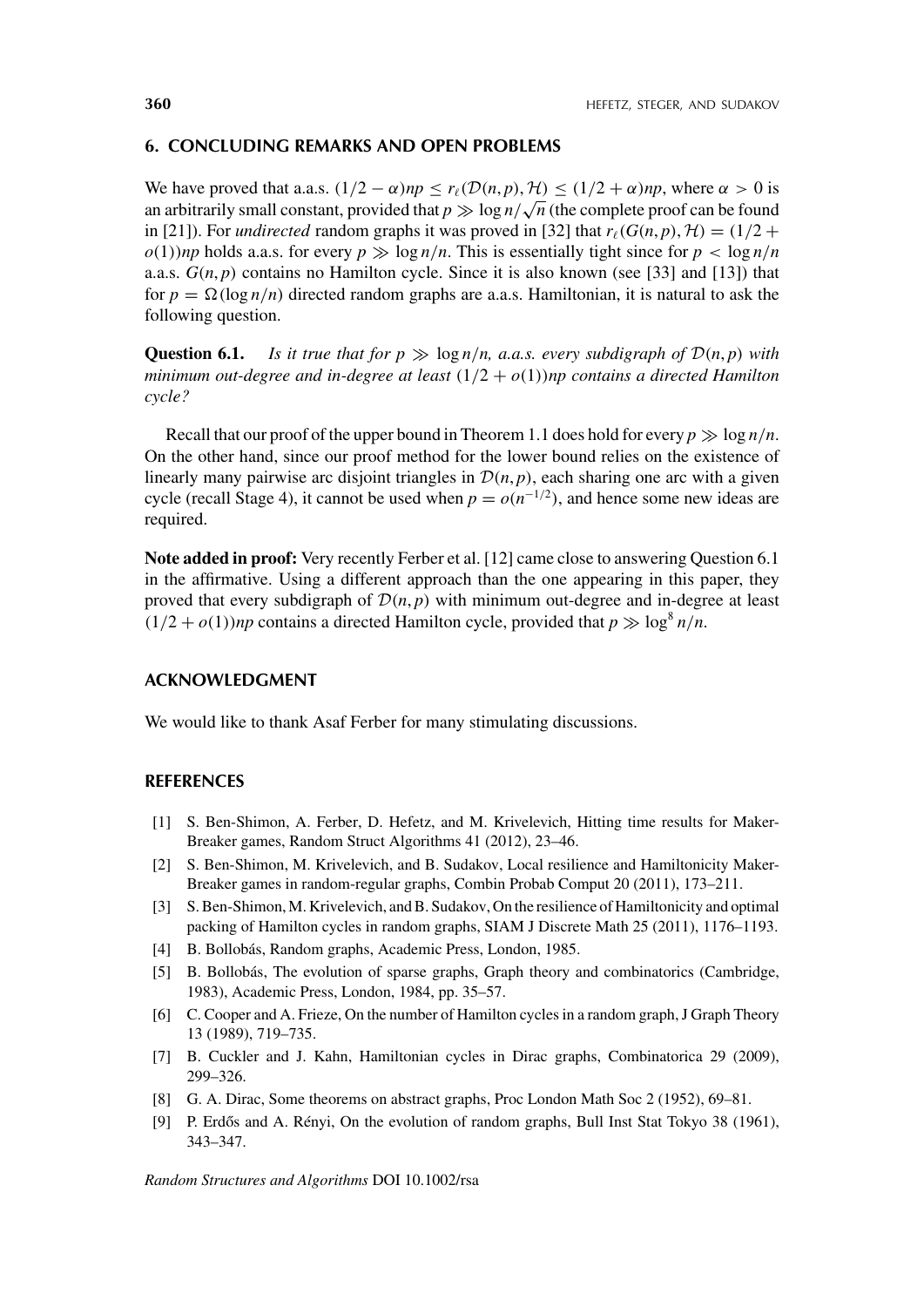- [10] A. Ferber, R. Glebov, M. Krivelevich, and A. Naor, Biased games on random boards, 46 (2015), 651–676.
- [11] A. Ferber, M. Krivelevich, and B. Sudakov, Counting and packing Hamilton cycles in dense graphs and oriented graphs, (in press).
- [12] A. Ferber, R. Nenadov, A. Noever, U. Peter, and N. Škoric, Robust hamiltonicity of ran- ´ dom directed graphs, Proceedings of the 26th Annual ACM-SIAM Symposium on Discrete Algorithms (SODA 15) (2015), 1752–1758.
- [13] A. M. Frieze, An algorithm for finding Hamilton cycles in random directed graphs, J Algorithms 9 (1988), 181–204.
- [14] A. Frieze and M. Krivelevich, On packing Hamilton cycles in *ε*-regular graphs, J Combin Theory Ser B 94 (2005), 159–172.
- [15] A. Frieze and M. Krivelevich, On two Hamiltonian cycle problems in random graphs, Israel J Math 166 (2008), 221–234.
- [16] S. Gerke, Y. Kohayakawa, V. Rödl, and A. Steger, Small subsets inherit sparse *ε*-regularity, J. Combin Theory Ser B 97 (2007), 34–56.
- [17] S. Gerke and A. Steger, The sparse regularity lemma and its applications, In B. Webb, editor, Surveys in combinatorics, Cambridge University Press, Cambridge, 2005, pp. 227–258.
- [18] R. Glebov and M. Krivelevich, On the number of Hamilton cycles in sparse random graphs, SIAM J Discrete Math 27 (2013), 27–42.
- [19] A. Ghouila-Houri, Une condition suffisante d'existence d'un circuit hamiltonien, C R Acad Sci Paris 25 (1960), 495–497.
- [20] D. Hefetz, M. Krivelevich, M. Stojakovic, and T. Szabó, A sharp threshold for the Hamilton ´ cycle Maker-Breaker game, Random Struct Algorithms 34 (2009), 112–122.
- [21] D. Hefetz, A. Steger, and B. Sudakov, Random directed graphs are robustly Hamiltonian, arXiv:1404.4734v1.
- [22] S. Janson, The numbers of spanning trees, Hamilton cycles and perfect matchings in a random graph, Combin Probab Comput 3 (1994), 97–126.
- [23] S. Janson, T. Łuczak, and A. Ruciński, Random graphs, Wiley, New York, 2000.
- [24] R. Karp, Reducibility among combinatorial problems, Complexity of computer computations, Plenum, New York, 1972, pp. 85–103.
- [25] F. Knox, D. Kühn, and D. Osthus, Edge-disjoint Hamilton cycles in random graphs, 46 (2015), 397–445.
- [26] Y. Kohayakawa, Szemerédi's regularity lemma for sparse graphs, Foundations of computational mathematics (Rio de Janeiro, 1997), Springer, Berlin, 1997, pp. 216–230.
- [27] J. Komlós and E. Szemerédi, Limit distributions for the existence of Hamilton circuits in a random graph, Discrete Math 43 (1983), 55–63.
- [28] A. D. Korshunov, Solution of a problem of Erdős and Rényi on Hamilton cycles in non-oriented graphs, Soviet Math Dokl 17 (1976), 760–764.
- [29] M. Krivelevich, C. Lee, and B. Sudakov, Robust Hamiltonicity of Dirac graphs, Trans Am Math Soc 366 (2014), 3095–3130.
- [30] M. Krivelevich and W. Samotij, Optimal packings of Hamilton cycles in sparse random graphs, SIAM J Discrete Math 26 (2012), 964–982.
- [31] D. Kühn, J. Lapinskas, and D. Osthus, Optimal packings of Hamilton cycles in graphs of high minimum degree, Combin Probab Comput 22 (2013), 394–416.
- [32] C. Lee and B. Sudakov, Dirac's theorem for random graphs, Random Struct Algorithms 41 (2012), 293–305.
- [33] C. J. H. McDiarmid, Clutter percolation and random graphs, Math Program Stud 13 (1980), 17–25.